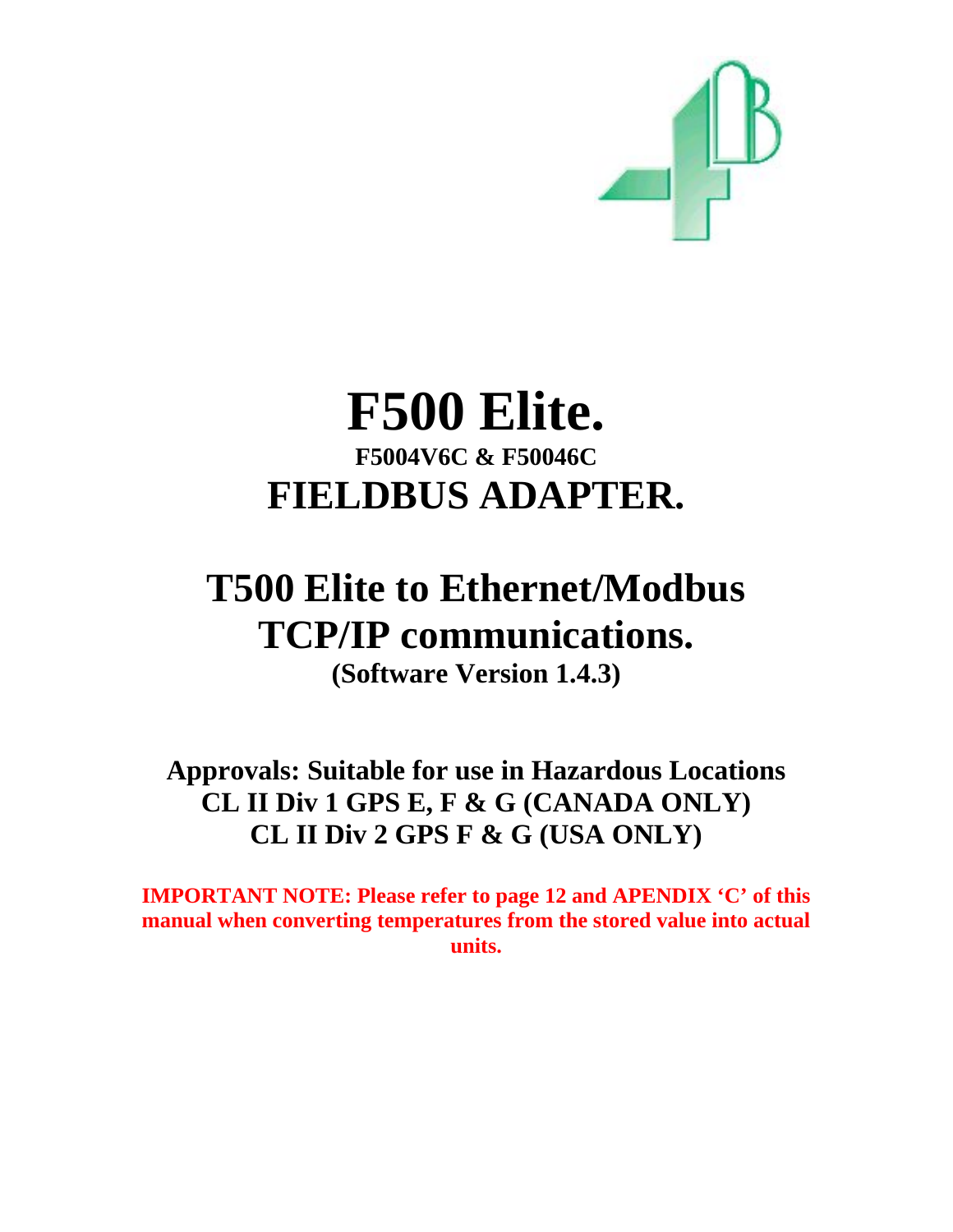## **CONTENTS**

## **INTRODUCTION**

- **1 SPECIFICATIONS**
- **2 INSTALLATION INSTRUCTIONS**
- **3 ELECTRICAL WIRING**
- **4 OPERATING INSTRUCTIONS**

## **FAULT FINDING**

## **CONTACT INFORMATION**

## **DRAWINGS**

- A CONNECTING THE F500 ELITE TO AN AC SUPPLY
- B CONNECTING THE F500 ELITE TO A DC SUPPLY
- C F500 ELITE TO T500 ELITE CONNECTIONS
- E GENERAL CONNECTION DETAIL

APPENDIX 'A'

The address switch combination table.

APPENDIX 'B'

IP address, Subnet mask and Gateway reassignment.

APPENDIX 'C' Dealing with negative temperatures.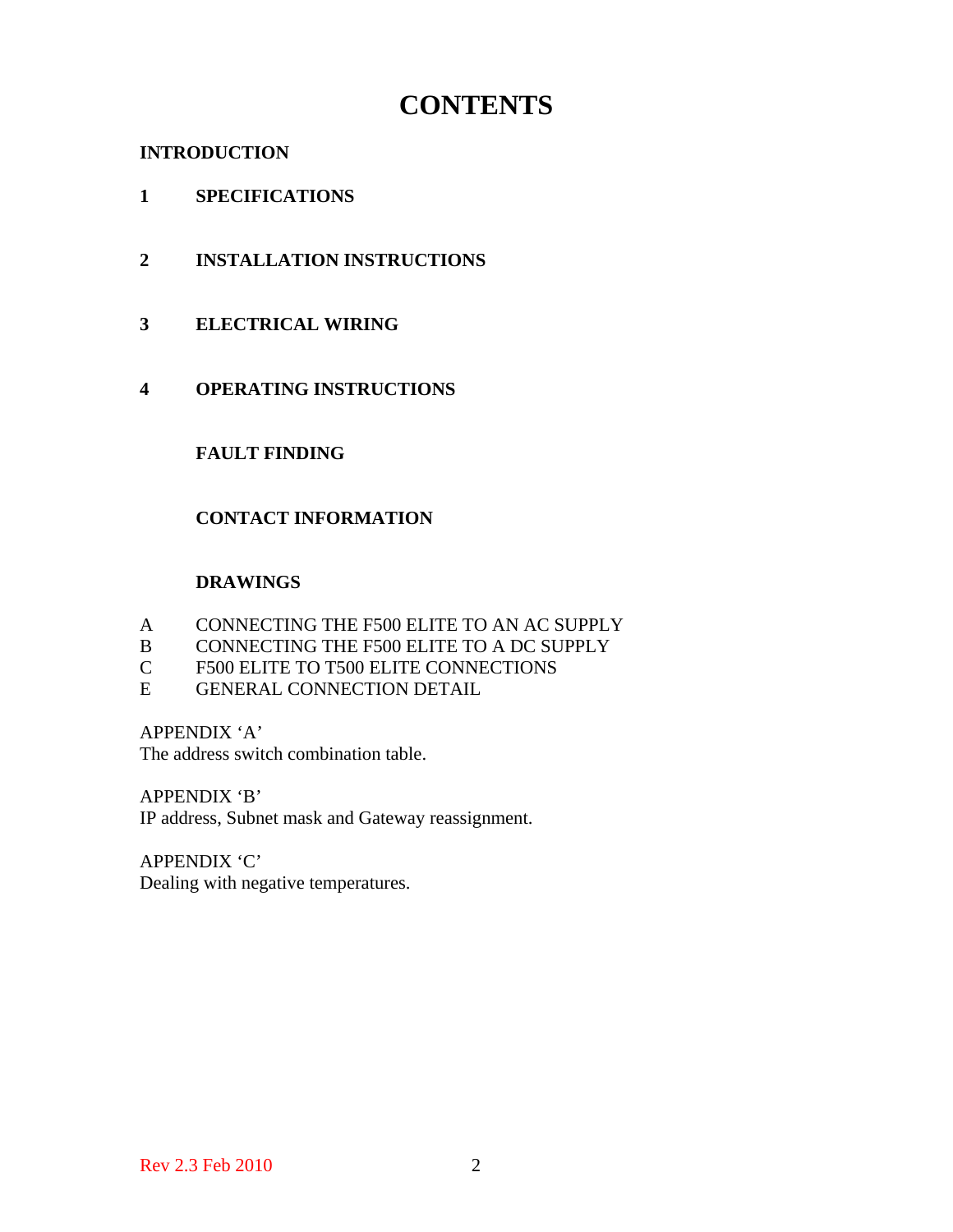

#### F5004V4C & F5004V46C **ETHERNET FIELDBUS ADAPTER.**

Dear 4B Customer:

Congratulations on your purchase. 4B appreciates your business and is pleased you have chosen our products to meet your needs.

Please read in its entirety and understand the literature accompanying the product before you place the product into service. Please read the safety precautions carefully before operating the product. With each product you purchase from 4B, there are some basic but important safety considerations you must follow to be sure your purchase is permitted to perform its design function and operate properly and safely, giving you many years of reliable service. Please read and understand the Customer Safety Responsibilities listed below. Failure to follow this safety directive and the Operation Manuals and other material furnished or referenced, may result in serious injury or death.

#### *SAFETY NOTICE TO OUR CUSTOMERS*

- A. In order to maximize efficiency and safety, selecting the right equipment for each operation is vital. The proper installation of the equipment, and regular maintenance and inspection is equally important in continuing the proper operation and safety of the product. The proper installation and maintenance of all our products is the responsibility of the user unless you have asked 4B to perform these tasks.
- B. All installation and wiring must be in accordance with Local and National Electrical Codes and other standards applicable to your industry. (Please see the article "Hazard Monitoring Equipment Selection, Installation and Maintenance" at www.go4b.com.) The installation of the wiring should be undertaken by an experienced and qualified professional electrician. Failure to correctly wire any product and/or machinery can result in the product or machine failing to operate as intended, and can defeat its design function.
- C. Periodic inspection by a qualified person will help assure your 4B product is performing properly. 4B recommends a documented inspection at least annually and more frequently under high use conditions.
- D. Please see the last page of this manual for all warranty information regarding this product.

#### *CUSTOMER SAFETY RESPONSIBILITIES*

#### **1. READ ALL LITERATURE PROVIDED WITH YOUR PRODUCT**

Please read all user, instruction and safety manuals to ensure that you understand your product operation and are able to safely and effectively use this product.

#### **2. YOU BEST UNDERSTAND YOUR NEEDS**

Every customer and operation is unique, and only you best know the specific needs and capabilities of your operation. Please call the 24-hour hotline at 309-698-5611 for assistance with any questions about the performance of products purchased from 4B. 4B is happy to discuss product performance with you at any time.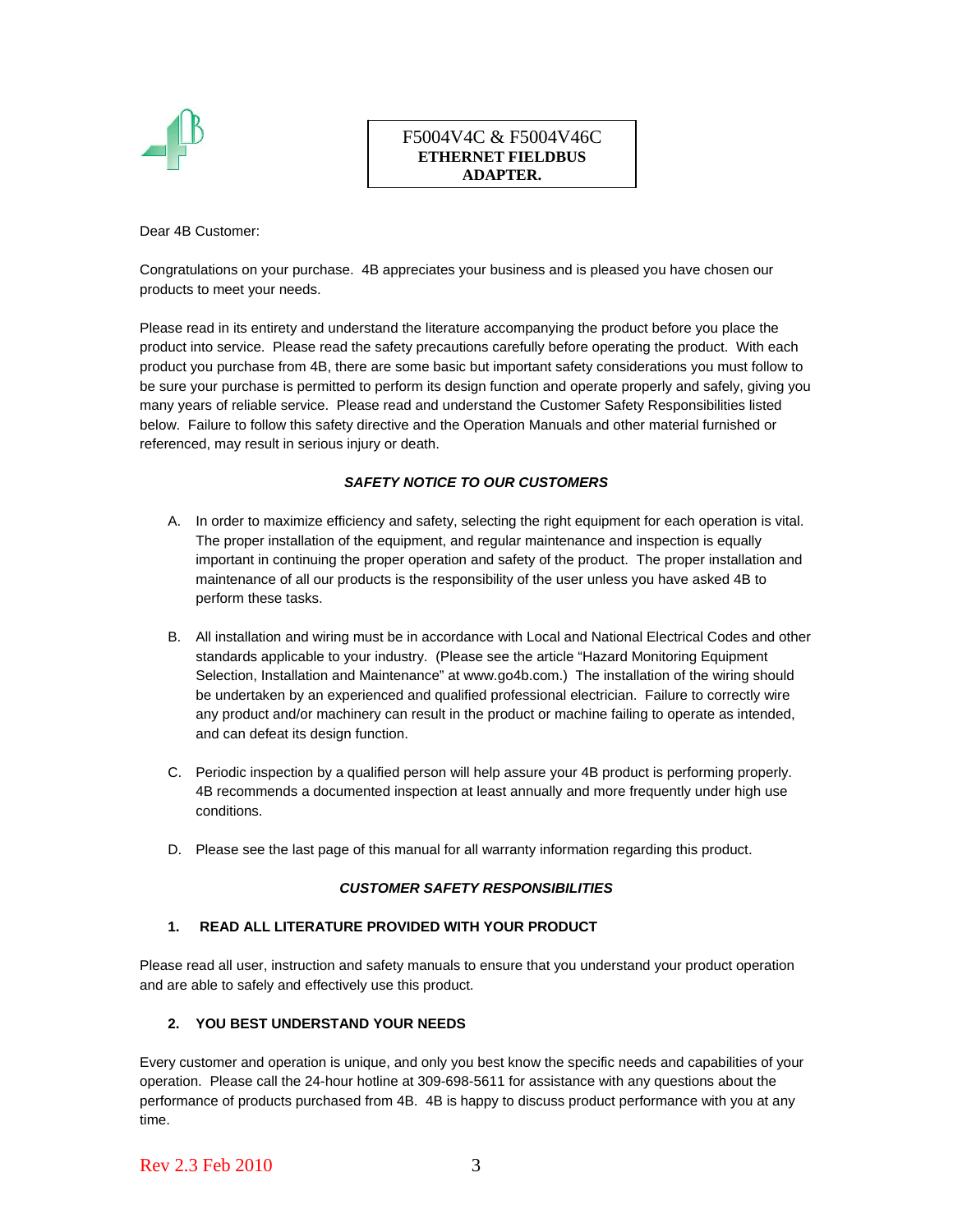#### **3. SELECT A QUALIFIED AND COMPETENT INSTALLER**

Correct installation of the product is important for safety and performance. If you have not asked 4B to perform the installation of the unit on your behalf, it is critical for the safety of your operation and those who may perform work on your operation that you select a qualified and competent electrical installer to undertake the installation. The product must be installed properly to perform its designed functions. The installer should be qualified, trained, and competent to perform the installation in accordance with Local and National Electrical Codes, all relevant OSHA Regulations, as well as any of your own standards and preventive maintenance requirements, and other product installation information supplied with the product. You should be prepared to provide the installer with all necessary installation information to assist in the installation.

#### **4. ESTABLISH AND FOLLOW A REGULAR MAINTENANCE AND INSPECTION SCHEDULE FOR YOUR 4B PRODUCTS**

You should develop a proper maintenance and inspection program to confirm that your system is in good working order at all times. You will be in the best position to determine the appropriate frequency for inspection. Many different factors known to the user will assist you in deciding the frequency of inspection. These factors may include but are not limited to weather conditions; construction work at the facility; hours of operation; animal or insect infestation; and the real-world experience of knowing how your employees perform their jobs. The personnel or person you select to install, operate, maintain, inspect or perform any work whatsoever, should be trained and qualified to perform these important functions. Complete and accurate records of the maintenance and inspection process should be created and retained by you at all times.

#### **5. RETAIN AND REFER TO THE OPERATION MANUAL FOR 4B'S SUGGESTED MAINTENANCE AND INSPECTION RECOMMENDATIONS**

As all operations are different, please understand that your specific operation may require additional adjustments in the maintenance and inspection process essential to permit the monitoring device to perform its intended function. Retain the Operation Manual and other important maintenance and service documents provided by 4B and have them readily available for people servicing your 4B equipment. Should you have any questions, please call the 4B location who supplied the product or the 24-hour hotline number in the USA -309-698-5611.

#### **6. SERVICE REQUEST AND ONLINE PRODUCT REGISTRATION**

If you have questions or comments about the operation of your unit or require the unit to be serviced please contact the 4B location who supplied the product or send your request via fax (309-698-5615), email (4busa@go4b.com), or call us via our 24-hour hotline number in the USA - 309-698-5611. Please have available product part numbers, serial numbers, and approximate date of installation. In order to assist you, after the product has been placed into service, complete the Online Product Registration section which is accessed via our website www.go4b.com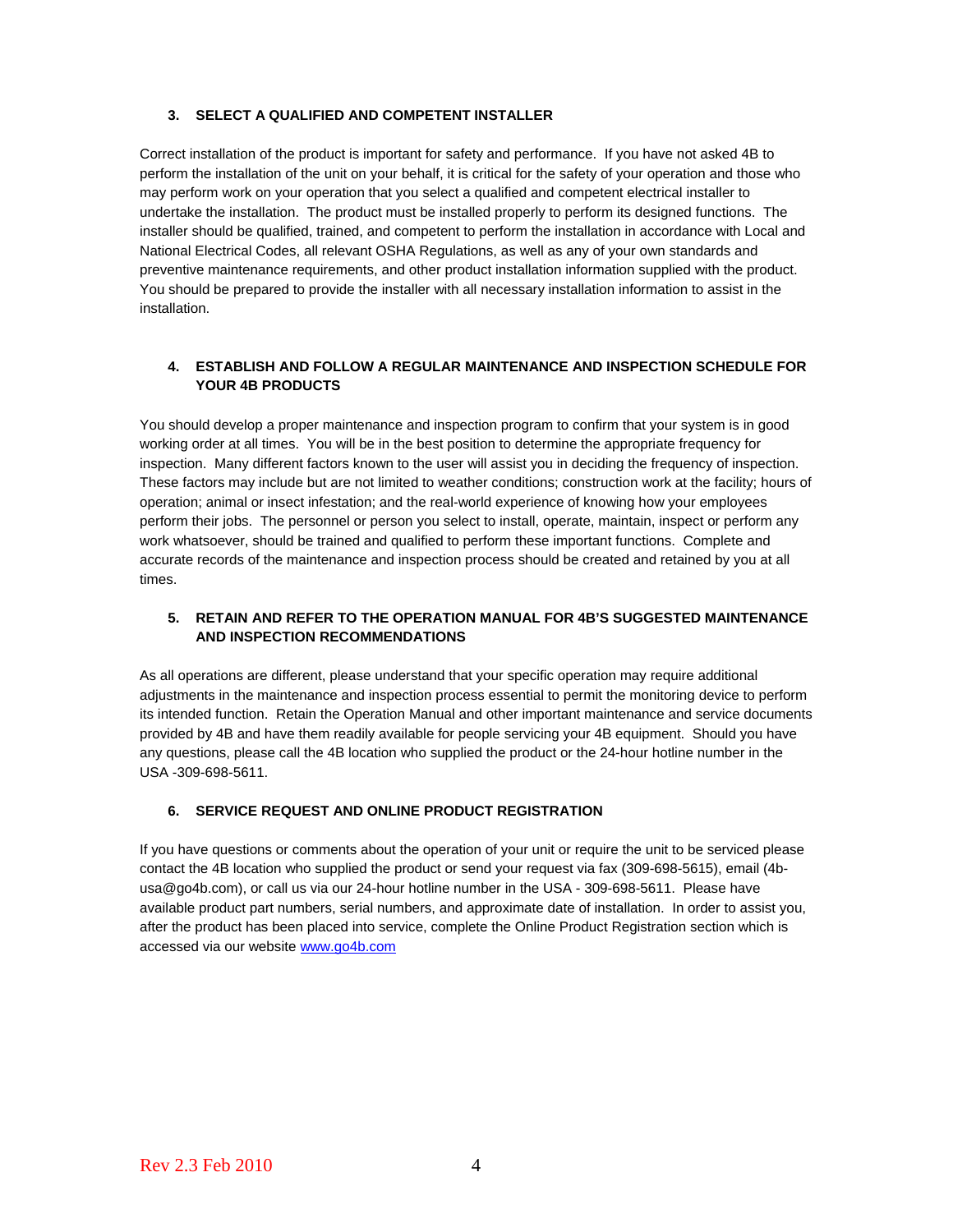## **F500 FIELDBUS ADAPTER.**

## **INTRODUCTION**

This version of the F500 Elite Fieldbus adapter had been designed to work as a T500 Elite communications gateway and has been designed specifically to allow up to 4 x T500 control units running software version 2.3.4 and above, to be networked together through their own built in communications system. The network data can then be passed through the Fieldbus adapter to an Ethernet/Modbus TCP/IP network. The communications control unit is housed in a self-contained wall-mounting enclosure, and will operate from 100v to 240v AC or 24v DC.

#### **1. SPECIFICATIONS**

#### 1.1 The Control Unit

A plastic enclosure houses the electronics and terminal connectors. The unit contains a printed circuit board to accommodate power supply circuitry, microprocessor, Fieldbus card and terminals. The design is capable of accommodating 8 of the most common Fieldbus interfaces.

| Electrical Supply (F5004V46C) |                              | 100 to 240VAC +/- 10% 50/60Hz                                                        |
|-------------------------------|------------------------------|--------------------------------------------------------------------------------------|
| (F5004V4C)                    |                              | $24VDC + -10\%$                                                                      |
| <b>Power Consumption</b>      |                              | $12VA/12$ WATTS                                                                      |
| Terminals                     | -                            | Power 4mm <sup>2</sup> 14 AWG max                                                    |
|                               |                              | Communications, as appropriate to the Fieldbus<br>module.                            |
| Protection                    |                              | CL II Div 1 GPS E, F & G IP66 (CANADA ONLY)<br>CL II Div 2 GPS F & G IP66 (USA ONLY) |
| Height                        |                              | 9.7", 246mm                                                                          |
| Width                         |                              | 7.4", 188mm                                                                          |
| Depth                         | $\qquad \qquad \blacksquare$ | $4$ ", 102mm                                                                         |
| <b>Fixing Centres</b>         | $\overline{\phantom{0}}$     | 8.75" high x 4" wide, $222 \text{mm}$ x $102 \text{mm}$                              |
| Cable Entry                   | -                            | 2 Holes 11/8" DIA, 28mm, 3/4" CONDUIT                                                |
| Weight                        |                              | 3lbs, 1.3Kg                                                                          |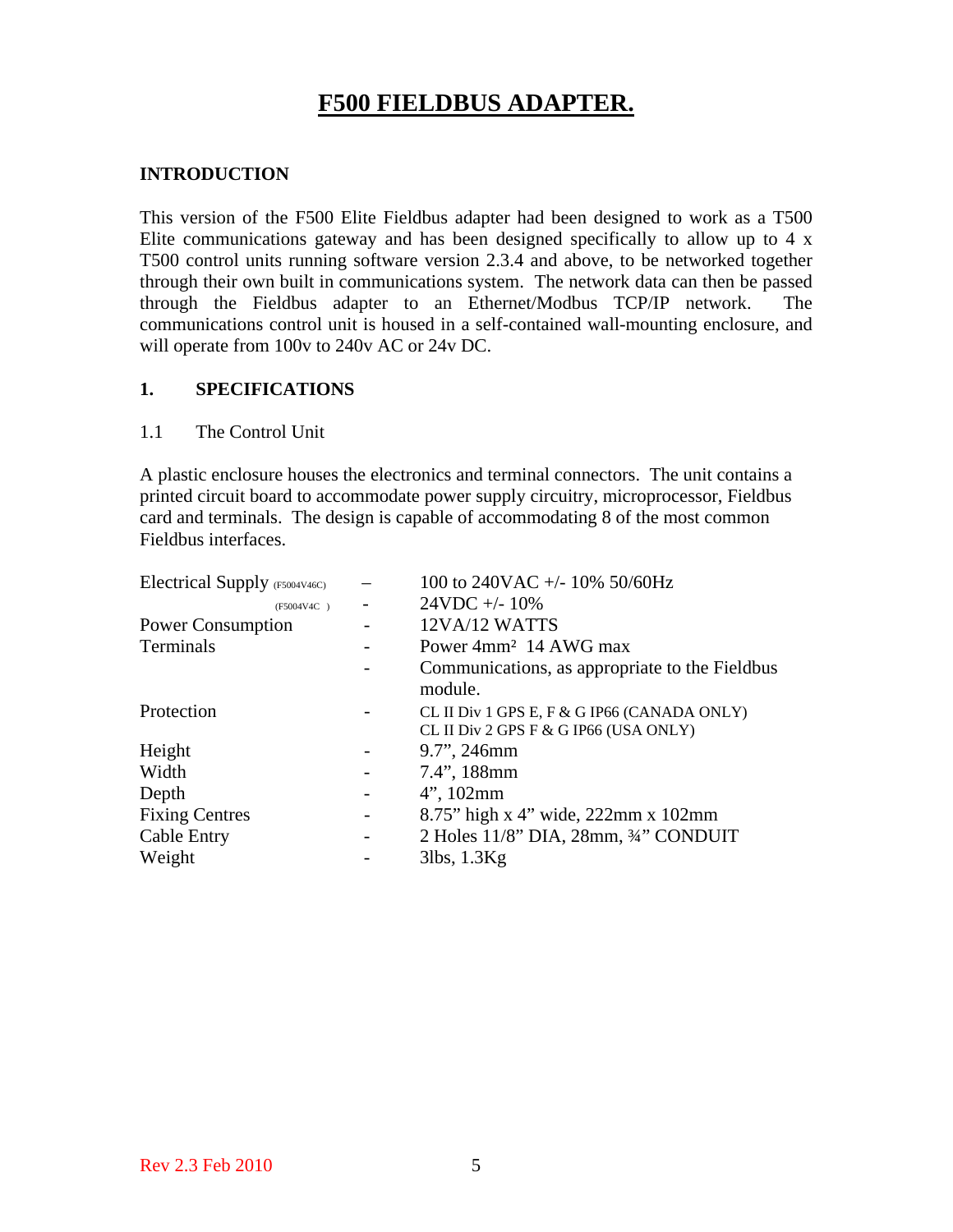## **2. INSTALLATION INSTRUCTIONS**

The Control Unit

The Control Unit box should be installed in a suitable control or starter switch room. The box should have sufficient space to open the lid for wiring.



**The Control Unit is susceptible to static voltage. Connection of a clean ground to terminal 29 is essential for optimum performance. Prior to this connection, static handling precautions should be taken.** 

## **3 ELECRICAL WIRING**

Refer to Drawings A, B, C & E

When installing the equipment in an area which is likely to be hazardous from Ignitable Dusts, use liquid tight conduit and fittings and follow all local codes.

## **4 OPERATING INSTRUCTIONS**

The Fieldbus Adapter is a self contained unit and there are no user configurable options with the exception of the Ethernet IP address. The adapter is equipped with two communications ports; RS485 and Ethernet TCP/IP.

The RS485 port is a four wire, twin twisted pair full duplex serial port and has been specifically configured to work with the T500. You should not connect any other devices to this port

The Ethernet port meets the requirements of the 10/100Base-T twisted pair Ethernet physical layer. Although the Ethernet Fieldbus adapter module is designed for use with the general form of the TCP/IP communications model, it has been specifically configured to work with Ethernet/Modbus TCP/IP. The Fieldbus module should be connected through a standard Ethernet communications hub. Alternatively, a peer to peer connection could be made using a single crossover or uplink cable. The Fieldbus Ethernet module will support up to 16 simultaneous Ethernet TCP connections. The default configurations used by the Fieldbus module are as follows.

IP Address. 192.168.0.X Port  $= 502$ 

This module is currently configured for use as part of an intranet network only therefore further settings are not required. By default, the following settings are also applied.

Subnet address 255.255.255.0, Gateway Address 0.0.0.0.

These settings can be ignored as they are only useful when connecting to an internet network.

Rev 2.3 Feb 2010 6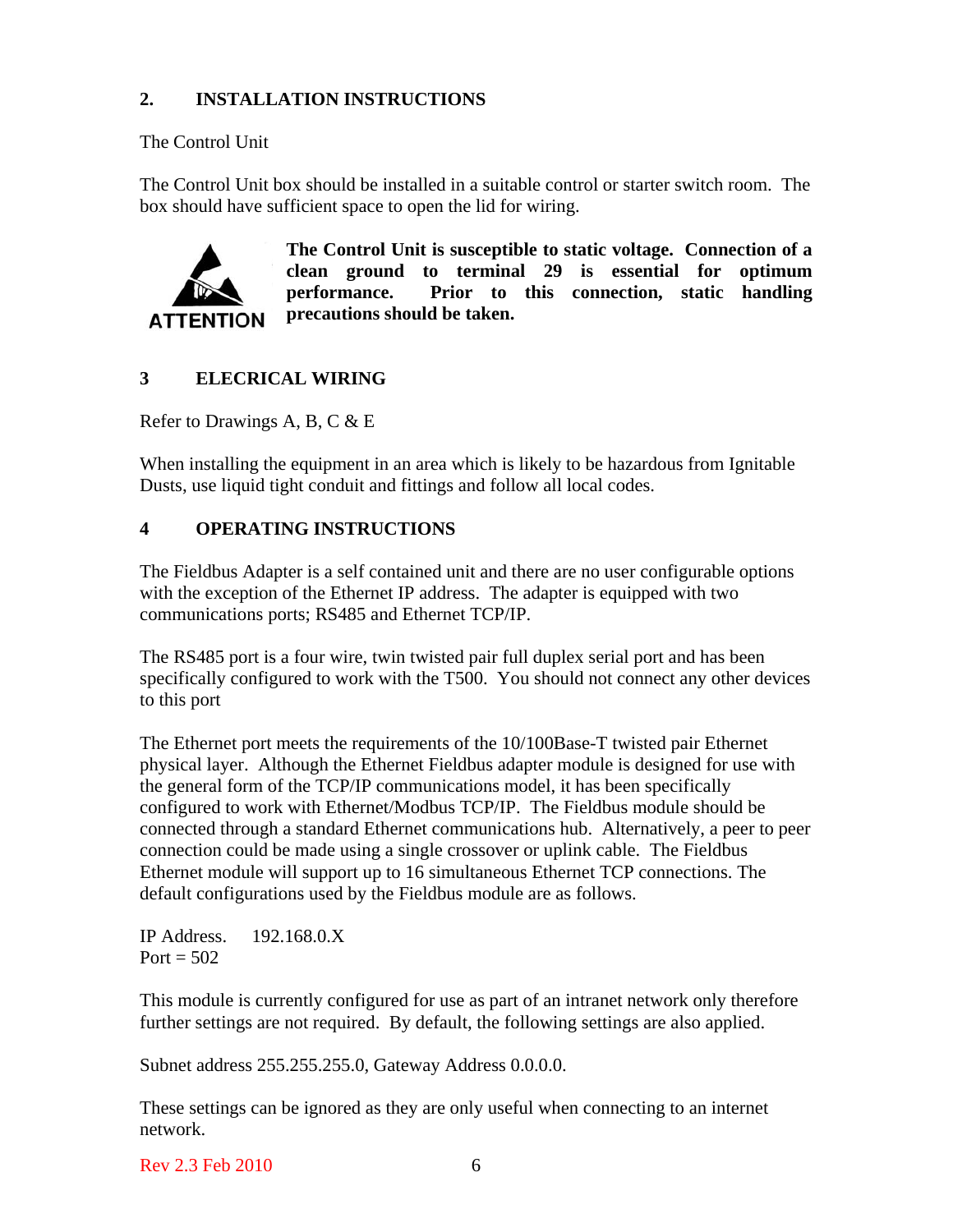The last byte of the IP address "X" refers to the settings made on the switches located on the Ethernet module. The switch block contains 8 switches which represent the last 255 addresses of the IP address 192.168.0.1-255. The rightmost switch (switch 8) is the Least Significant Bit and the leftmost switch (switch 1) is the Most Significant Bit of the address. The switch is considered on (selected) when in the down position. The F500 is supplied with a default switch setting for IP 192.168.0.100. The address of the module can be changed at any time without the need to recycle power. See Appendix A. Caution must always be exercised when working with an open unit when power is still applied.



The above diagram shows the location of the main parts of the Ethernet Fieldbus module.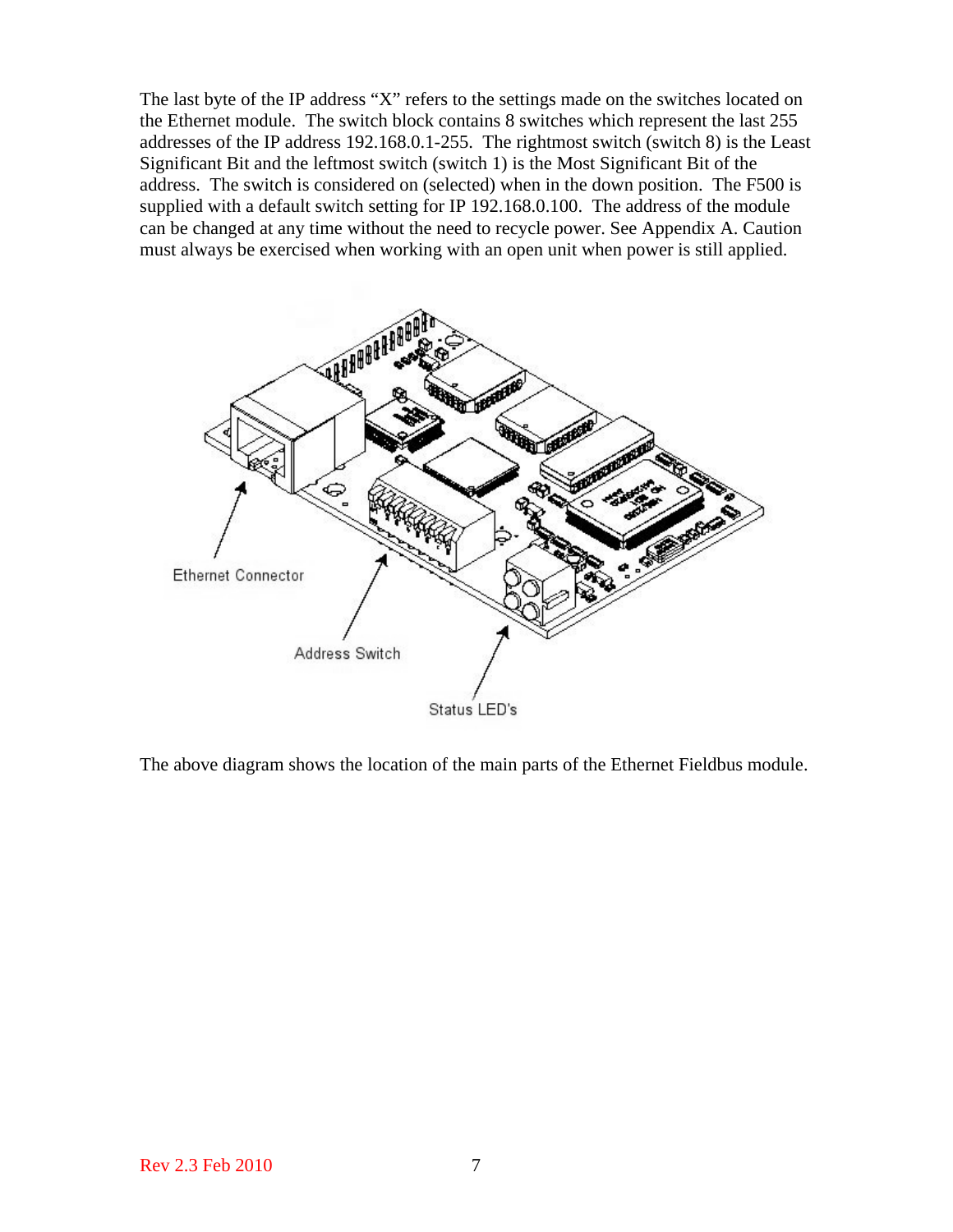The Ethernet connections are shown below and are identical to the standard Ethernet RJ45 connections.

| Connector | Signal | Description.                  |
|-----------|--------|-------------------------------|
| Pin       |        |                               |
| 1         | $TD+$  | <b>Positive Transmit Data</b> |
| 2         | TD-    | Negative Transmit data        |
| 3         | $RD+$  | <b>Positive Receive Data</b>  |
| 4         |        | No Connection                 |
| 5         |        | No Connection                 |
| 6         | RD-    | <b>Negative Receive Data</b>  |
|           |        | No Connection                 |
| 8         |        | No Connection                 |
| Casing    | PE     | Protective Earth              |



In order for the F500 to work correctly it is advisable to connect it to an Ethernet system employing a static IP address rather than a DHCP system. If the DHCP scheme is employed then it will be necessary to allocate a static address to the PC/PLC interface responsible for the data monitoring of the F500 Elite. The F500 Ethernet card can be reconfigured to comply with any IP, Subnet and Gateway configuration but as this is a difficult process we recommend that you adopt the static address method. Refer to Appendix 'B' for details of how to change the IP/Subnet/Gateway address of the F500.

The statuses LED are grouped in a single block of four and indicate the following status.



#### Led 1 Status

|  | Colour   Frequency   Description                                                   |
|--|------------------------------------------------------------------------------------|
|  | Green   Steady on   Indicated that the module is connected to an Ethernet network. |

#### Led 2 Status

| Colour |           | Frequency Description                                   |
|--------|-----------|---------------------------------------------------------|
| Green  | Steady on | The module is operating correctly                       |
| Green  | $1$ Hz    | The module is not yet configured (Standby) See Note 'A' |
| Red    | 1 Hz      | The module has reported a minor fault.                  |
| Red    | Steady on | The module has reported a major fault.                  |
| Red/Gn | Flash     | Power on self test in progress.                         |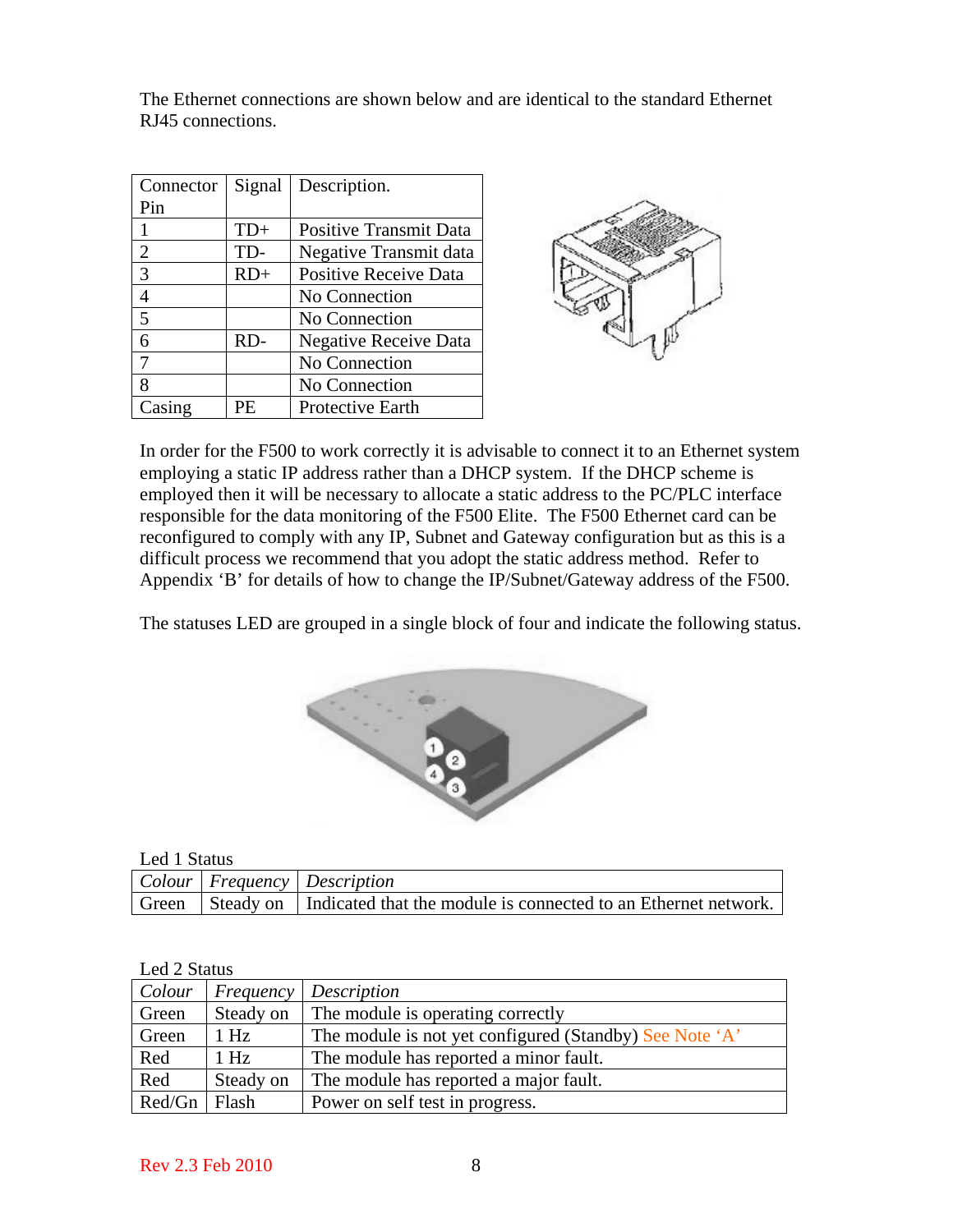Led 3 Status

| Colour         | Frequency | Description                                                     |
|----------------|-----------|-----------------------------------------------------------------|
| Green          | Flash     | At least 1 Ethernet connection has been made. See Note 'A'      |
| Green          | Steady on | No Ethernet connections have yet been made.                     |
| Red            | Flash     | An existing Ethernet connection has timed out. Reset the device |
|                |           | and the F500.                                                   |
| Red            | Steady on | The module has detected that a duplicate IP address has been    |
|                |           | used, so change the address and try again.                      |
| $Red/Gn$ Flash |           | Power on self test in progress.                                 |

NOTE 'A': Led 2 and 3 will flash together when the F500 is correctly initialised and connected to an Ethernet HUB. If Led 2 only is flashing, this indicates that the Ethernet module hasn't yet initialised and established a connection.

#### Led 4 Status

|       | Colour   Frequency   Description                                    |
|-------|---------------------------------------------------------------------|
| Green | Flashes from green to off when a packet is received or transmitted. |

## **How does it all work?**

The F500 is designed to monitor data for 256 sensors and 64 ambient temperatures (refer to the T500 manual for a more detailed explanation of how this number is made up). Due to limitations in the data space available the sensor table in the F500 is divided into 4 pages, each page being capable of holding data for 64 sensors and the ambient temperatures for 16 TN4(e) sensor nodes. Therefore 4 pages of 64 sensors =  $256$  sensors, and 4 pages of 16 ambient temperatures  $= 64$  ambient. The F500 can be configured to operate as follows:

| <b>Blocks</b> in<br>T500-1                   | <b>Blocks</b> in<br>T500-2      | <b>Blocks</b> in<br>T500-3      | <b>Blocks</b> in<br>T500-4 | Total<br><b>Sensors</b> | Total<br>Ambient |
|----------------------------------------------|---------------------------------|---------------------------------|----------------------------|-------------------------|------------------|
| Sensors 1-64                                 | $\Omega$                        | $\mathbf{\Omega}$               | $\mathbf{\Omega}$          | 64                      | 16               |
| Sensors 1-64                                 | Sensors 1-64                    | 0                               | $\Omega$                   | 128                     | 32               |
| Sensors 1-64                                 | Sensors 1-64                    | Sensors 1-64                    | 0                          | 192                     | 48               |
| 1<br>Sensors 1-64                            | Sensors 1-64                    | Sensors 1-64                    | Sensors 1-64               | 256                     | 64               |
| Sensors 1-64                                 | $\overline{2}$<br>Sensors 1-128 | Sensors 1-64                    | $\Omega$                   | 256                     | 64               |
| $\mathcal{D}_{\mathcal{L}}$<br>Sensors 1-128 | $\overline{2}$<br>Sensors 1-128 | $\Omega$                        | 0                          | 256                     | 64               |
| 2<br>Sensors 1-128                           | Sensors 1-64                    | Sensors 1-64                    | 0                          | 256                     | 64               |
| Sensors 1-64                                 | Sensors 1-64                    | $\overline{2}$<br>Sensors 1-128 | 0                          | 256                     | 64               |
| 0                                            | Sensors 1-64                    |                                 | Sensors 1-64               | 128                     | 64               |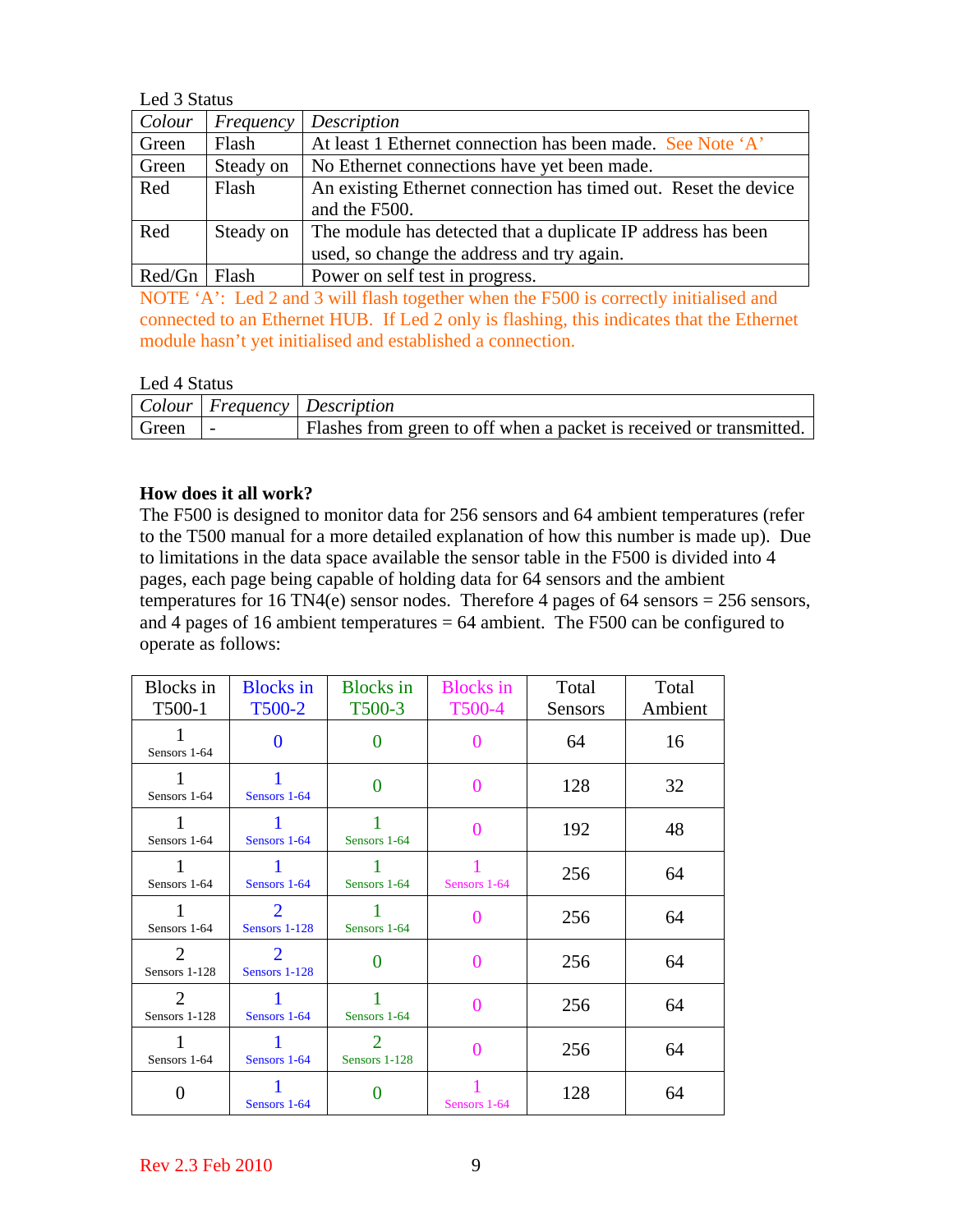| 0                  | 0                          | Sensors 1-64       | Sensors 1-64  | 128 | 64 |
|--------------------|----------------------------|--------------------|---------------|-----|----|
| $\theta$           | 0                          |                    | Sensors 1-64  | 64  | 32 |
| Sensors 1-256      | 0                          |                    |               | 256 | 64 |
| 0                  | $\Lambda$<br>Sensors 1-256 |                    |               | 256 | 64 |
| 3<br>Sensors 1-192 | Sensors 1-64               |                    |               | 256 | 64 |
| Sensors 1-64       | 0                          | 3<br>Sensors 1-192 |               | 256 | 64 |
| 0                  |                            |                    | Sensors 1-256 | 256 | 64 |

These are a few examples of the flexible nature of the T500/F500 configuration. There is a simple rule to observe. The F500 can hold 4 blocks of data. Each T500 can supply between 1 and 4 blocks of data. There isn't sufficient room for all 16 blocks of data so you have to decide how many T500 you need to use and how many blocks of sensor data you need to monitor. If you require more than the 4 blocks of data available to the F500 then you will need to add further F500 to the system. The minimum system is 1 T500 connected to 1 F500 and monitoring 1 block of sensor data (64 sensors and 16 ambient temperatures).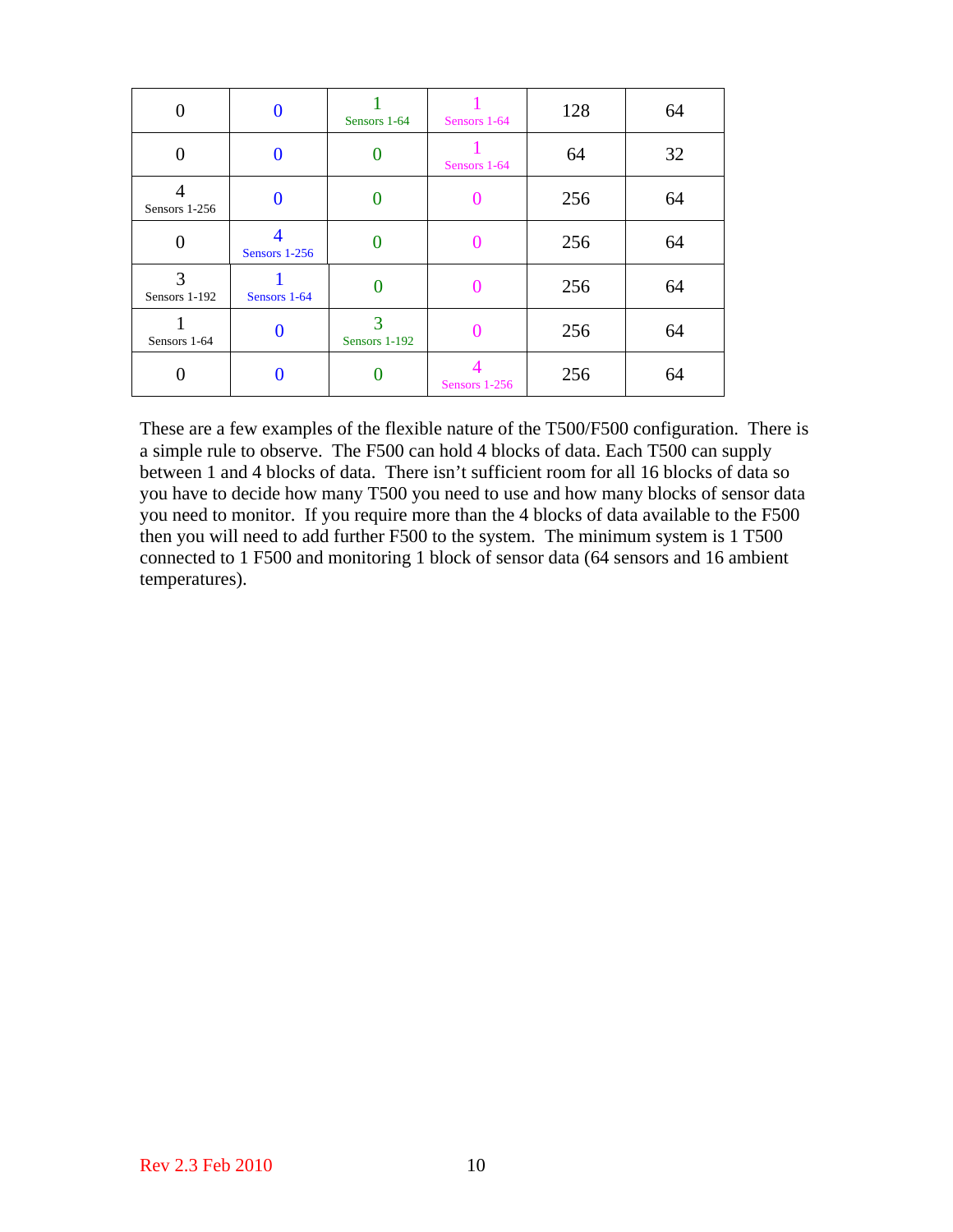| Data word               | Contents                                                                         |
|-------------------------|----------------------------------------------------------------------------------|
| 0                       | $T500 - 1$ , number of active data blocks (1-4)                                  |
| $\mathbf{1}$            | $T500 - 1$ , Activity counter                                                    |
| $\overline{2}$          | $T500 - 2$ , number of active data blocks (1-4)                                  |
| $\overline{\mathbf{3}}$ | $T500 - 2$ , Activity counter                                                    |
| $\overline{4}$<br>5     | $T500 - 3$ , number of active data blocks $(1-4)$                                |
| 6                       | $T500 - 3$ , Activity counter<br>$T500 - 4$ , number of active data blocks (1-4) |
| 7                       | $T500 - 4$ , Activity counter                                                    |
|                         |                                                                                  |
| 8                       | F500 Fault indicator (0-3)                                                       |
| 9                       | Not used                                                                         |
|                         |                                                                                  |
| 10                      | Block 1, first two sensors                                                       |
| $\cdots$                |                                                                                  |
| 41                      | Block 1, last two sensors (64 sensors in total)                                  |
| .                       |                                                                                  |
| 42                      | Block 2, first two sensors                                                       |
| $\ddotsc$<br>73         | Block 2, last two sensors (64 sensors in total)                                  |
| $\cdots$                |                                                                                  |
| 74                      | Block 3, first two sensors                                                       |
| .                       |                                                                                  |
| 105                     | Block 3, last two sensors (64 sensors in total)                                  |
| .                       |                                                                                  |
| 106                     | Block 4, first two sensors                                                       |
|                         |                                                                                  |
| 137                     | Block 4, last two sensors (64 sensors in total)<br><b>Not Used</b>               |
| 138 & 139<br>140        | Block 1, first two ambient temperatures                                          |
| .                       |                                                                                  |
| 147                     | Block 1, last two ambient temperatures (16 in total)                             |
| $\cdots$                |                                                                                  |
| 148                     | Block 2, first two ambient temperatures                                          |
|                         |                                                                                  |
| 155                     | Block 2, last two ambient temperatures (16 in total)                             |
| $\ddotsc$               |                                                                                  |
| 156                     | Block 3, first two ambient temperatures                                          |
| $\ddotsc$               |                                                                                  |
| 163                     | Block 3, last two ambient temperatures (16 in total)                             |
| $\cdots$<br>164         | Block 4, first two ambient temperatures                                          |
| $\sim$ $\sim$ $\sim$    |                                                                                  |
| 171                     | Block 4, last two ambient temperatures (16 in total)                             |
| 180                     | T500-1 & T500-2 alarm status                                                     |
| 181                     | T500-3 & T500-4 alarm status                                                     |

The data is stored in the F500 in the following manner.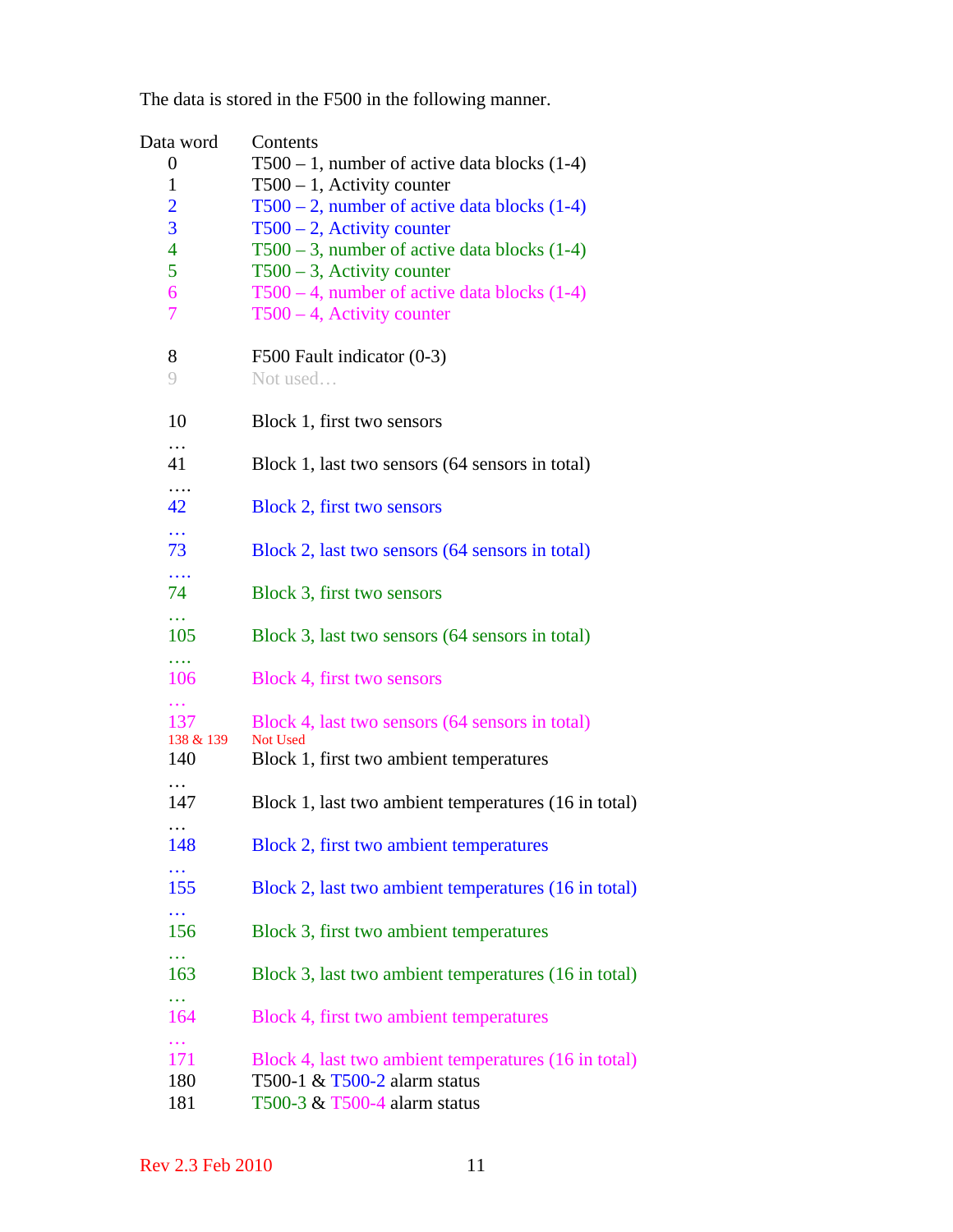The data is arranged in a logical order to suite each T500 connected to the interface. The data for T500 -1 is represented in the following form.

Word 0 holds the number of blocks allocated to T500 number 1 (this is done in the T500 as part of the set up procedure).

Word 1 is the activity counter for T500 number 1. Because the T500 cycle time is dependant upon the number of sensors being monitored (this can be between 1 and 8 seconds), it is important to know when the data has been refreshed. The activity counter provides this information. Providing the T500 is updating the data to the F500 this counter will increment by 1 every time new data is received by the F500. The counter will increment between 0 and 255 and it will then return back to 0 on a continuous basis. Each T500 can be assigned a unit number between 0 and 4. Assigning a 0 unit number means that the T500 will not respond to the F500 poll requests. If a number between 1 and 4 is assigned to each of the T500 connected to the F500 then each T500 will provide data in a manner described above. Care must be taken when assigning the T500 a unit number as duplication of numbers will cause confusion of the data stored in the F500. It is not necessary to connect all four T500 units to the F500 in order for it to work. A single T500 assigned as unit 1 will work equally well.

Each T500 has two words of data associated with it in an identical manner to that described for T500-1 above; please refer to the table on page 8 for T500-2 to T500-4.

The data is stored in the blocks in numerical order, which means that sensor 1 is stored first and sensor 64 is stores last. If T500-1 is configured to operate with two blocks then the data is stored like this

| 10             | Block 1, first two sensors (T500-1 sensors $1 \& 2$ )                                     |
|----------------|-------------------------------------------------------------------------------------------|
| $\cdots$<br>41 | Block 1, last two sensors (T500-1 sensors 63 $\&$ 64)                                     |
| .<br>42        | Block 2, first two sensors (T500-1 sensors 65 $\&$ 66)                                    |
| $\cdots$<br>73 | Block 2, last two sensors (T500-1 sensors $127 \& 128$ )                                  |
|                | If T500-2 is also configured to operate with two blocks then the data is stored like this |
| 74             | Block 3, first two sensors (T500-2 sensors $1 \& 2$ )                                     |
| .<br>105       | Block 3, last two sensors (T500-2 sensors 63 $\&$ 64)                                     |
|                | 106Block 4, first two sensors (T500-2 sensors 65 $\&$ 66)                                 |
|                |                                                                                           |

137 Block 4, last two sensors (T500-2 sensors 127 & 128)

The same can be said for the ambient temperature sensors.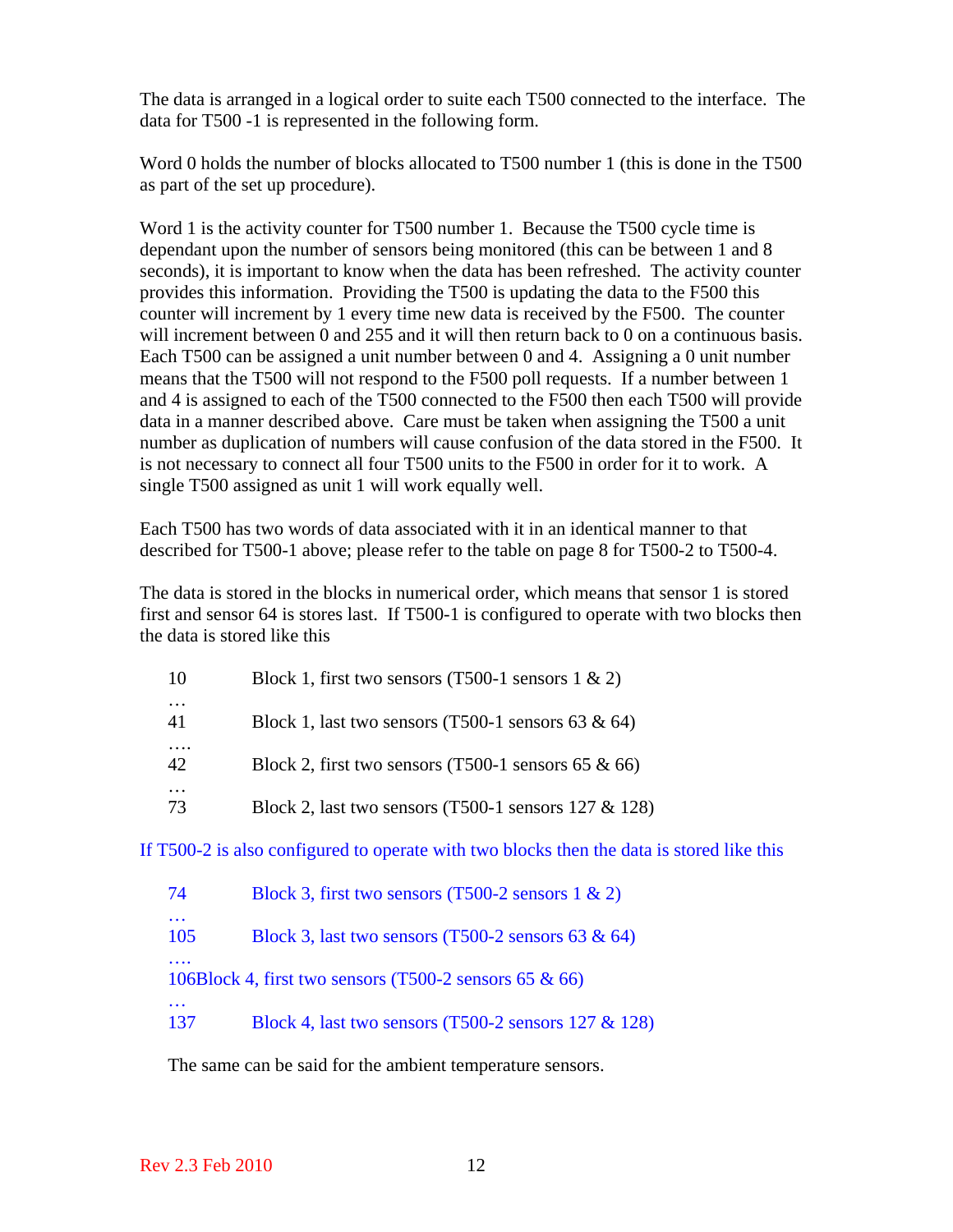Allocation of data can become complex to understand but essentially each new block starts where the previous block finishes irrespective of which T500 the data comes from. Sensor numbers always start at 1 and work upwards for example: If 1 block is allocated to T500-1 the sensor data is for sensors 1-64. If T500-2 is also allocated 1 block then it too will send data for sensors 1-64. If T500-1 and T500-2 are both assigned two blocks each then they will each send data for sensor 1-128 (4 blocks in total and 256 sensors in total). Please refer to page 7 and 8 in this manual for further detail of block allocation.

The sensor data is presented as Hexadecimal (\$) in 16 bit words. Each word contains two 8 bit sensor values or ambient temperatures. Each value represents the most recent update for that sensor or node. It can be seen from the description on page 7 that it is necessary to further decode the data words in order to extract individual sensor values.

Using this format data can be read from the F500 either in a single large block, by smaller blocks or by single data words.

#### **NTC Temperature sensors**

Positive temperatures values are between \$0°C and \$6E°C. Negative temperature values are represented by numbers between \$7F and \$96. To calculate negative temperatures subtract \$7F from the value and the result is a negative temperature between  $-$ \$0 $\degree$ C and  $$1F^{\circ}C$  (e.g.  $$8A - $7F = -$0B^{\circ}C$ ). If the value is SEE then this represents an open circuit sensor. If the Value is \$FE this represents a sensor which is above the calibrated range and if the value is \$FF then this represents a short circuit sensor.

#### **PTC Temperature sensors**

As the PTC sensor types can only be represented as NORMAL or HOT, there is only need to provide two values to indicate the state of the sensor. If the value is \$F0 then the sensor is NORMAL and if the value is \$F1, then the sensor is HOT.

#### **CNT (Contact) Sensors**

As the CNT sensor types can only be represented as OPEN or CLOSED, there is only need to provide two values to indicate the state of the sensor. If the value is \$FA then the contact is OPEN and if the value is \$FB, then the contact is CLOSED.

#### **Ambient Temperatures**

See the details for the NTC Temperature Sensor above. The ambient temperatures are taken from a sensor located on each TN4(e) sensor node.

## **Communications Errors**

If the T500 fails to communicate correctly with the TN4(e) node then it will report a communications error and the F500 will mirror this error by sending the code \$EF.

#### **Unallocated sensors**

Sensors which have not been programmed into the T500 will present the code \$FD.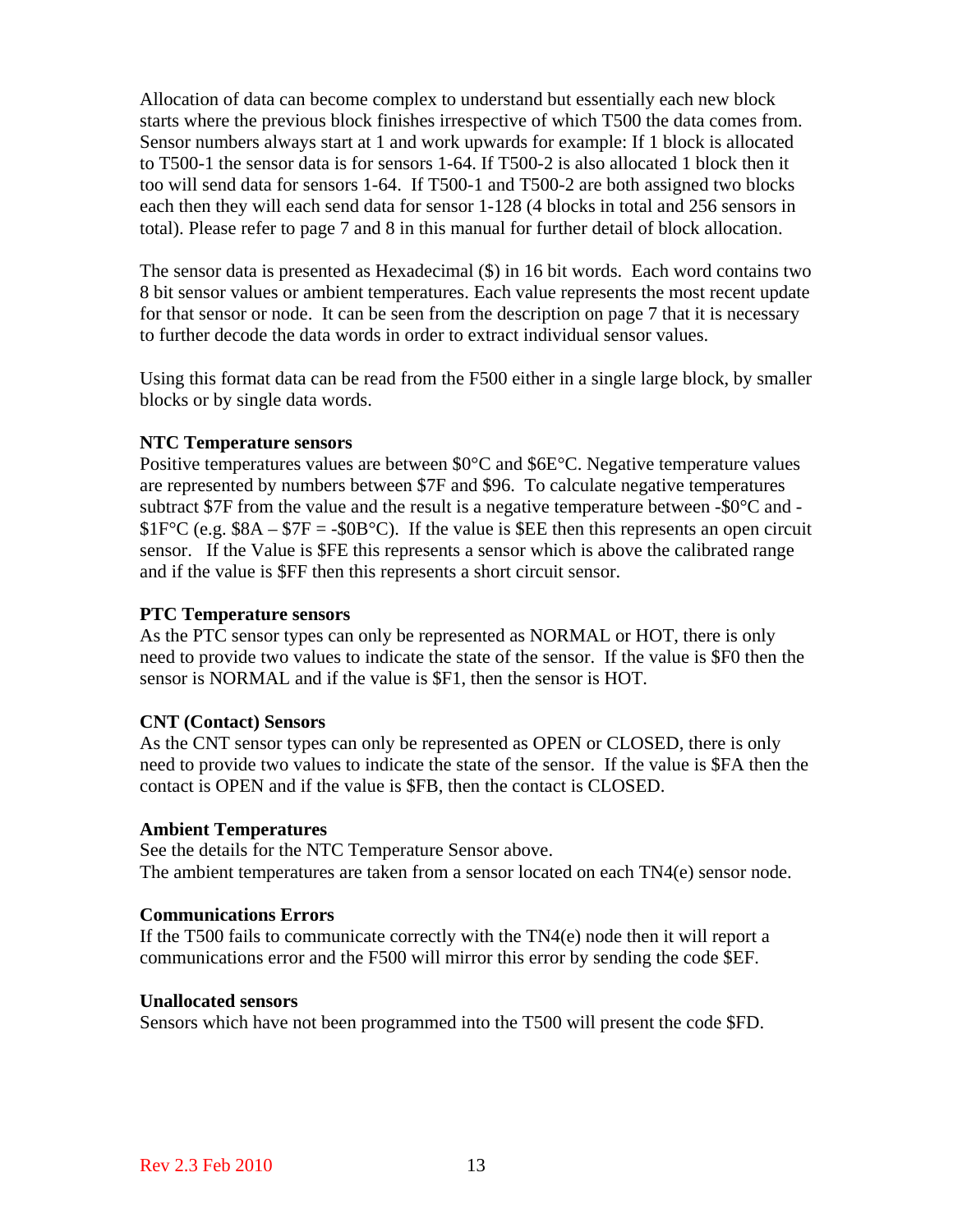| Decimal     | <b>Hex</b>       | Description                                            |
|-------------|------------------|--------------------------------------------------------|
| $0 - 110$   | $$00 - $6E$$     | NTC Temperature $0^{\circ}$ C to 110 $^{\circ}$ C      |
| $127 - 158$ | <b>\$7F-\$9E</b> | NTC Temperature $-0$ °C to $-31$ °C                    |
| 238         | <b>SEE</b>       | NTC open circuit sensor                                |
| 239         | \$EF             | Communications error (lost contact with sensor node)   |
| 240         | \$F <sub>0</sub> | PTC Sensor in the NORMAL state                         |
| 241         | SF1              | PTC Sensor in the HOT state                            |
| 250         | \$FA             | CNT contact in the OPEN (off) state                    |
| 251         | \$FB             | CNT contact in the CLOSED (on) state                   |
| 253         | \$FD             | Sensor not scanned by T500 (this includes the ambient) |
| 254         | \$FE             | NTC Temperature above maximum range                    |
| 255         | \$FF             | NTC sensor is short circuit?                           |
|             |                  |                                                        |

Below is a table showing a complete list of the data represented in the F500

As the temperatures are in  $\mathrm{C}$  it may be necessary to convert the value to  $\mathrm{C}$  F Calculate the temperature value complete with sign and call it  $T^{\circ}C$ , therefore  $T^{\circ}F = (T^{\circ}C * 1.8) + 32$ 

| E.g. | If T°C = 20°C then T°F = $(20 * 1.8) + 32 = 68$ °F                                |
|------|-----------------------------------------------------------------------------------|
|      | If $T^{\circ}C = -20^{\circ}C$ then $T^{\circ}F = (-20 * 1.8) + 32 = -4^{\circ}F$ |

#### **Exception Status**

Only three exception codes are generated by the module. These are only generated when one of the following occur. An attempt has been made to use a function call which is not supported by the Fieldbus module. An attempt to read input registers beyond those which have been initialised or an illegal request for data has been received by the module, for example, an attempt to read word data beyond the configured maximum. These codes are generated by the application layer of the Ethernet protocol and are not available for general reading.

#### **Remote alarm acknowledge**

The F500 software version 1.3.4 and above is equipped with the ability to remotely acknowledge the T500 alarm state. The T500 can still be acknowledged locally at the T500 (see the T500 manual). As we are able to have between 1 and 4 T500 units connected to the F500 it is essential to know which T500 is generating the alarm. This is already implied by the data read from the T500 (see above) but two data words are reserved to indicate directly the state of the alarm warning condition. Words 180 and 181 are reserved for this purpose. Each word being 16 bits holds the status for two T500 alarms. Word 180 holds the status for T500-1 in the upper 8 bits and T500-2 in the lower 8 bits. Therefore, if word 180 contained \$0000, neither T500 is in alarm. If word 180 contained \$FF00 then T500-1 is in alarm and T500-2 is not in alarm. If word 180 contains \$00FF the T500-1 has no alarms and T500-2 has an alarm. Finally if word 180 contains \$FFFF the both T500's are in alarm. The same can be applied to word 181 which relates to T500-3 and T500-4. Words 180 & 181 are read only.

So now we know which T500 is in alarm and by examining the data we can tell which sensor is generating the alarm. To complete the cycle we need to be able to acknowledge the alarm back to the T500 which generated the alarm(s). Words 1025 and 1026 are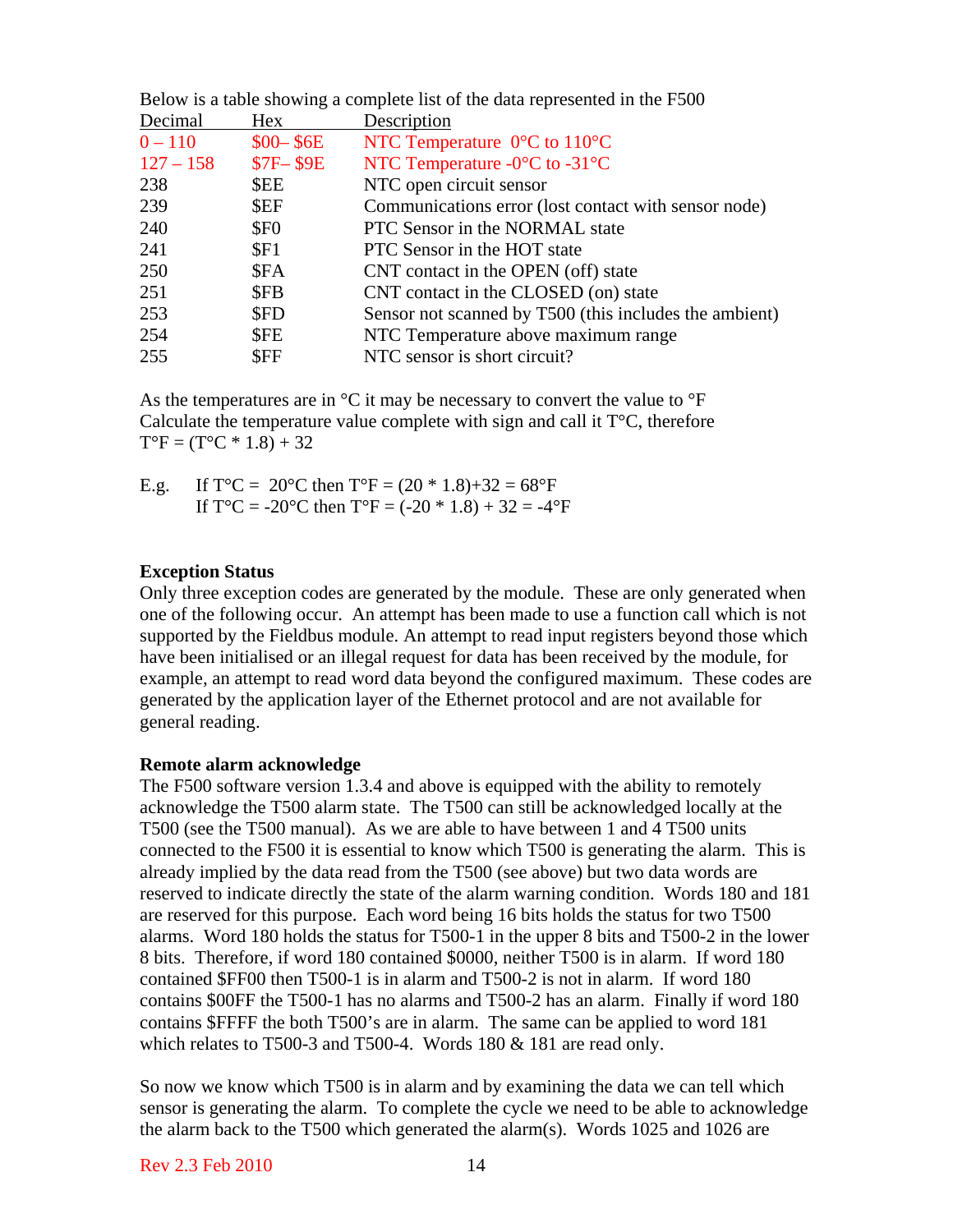reserved for this purpose and they operate in a very similar manner to words 180 and 181. Each word being 16 bits holds the acknowledge request for two T500 units. Word 1025 is the acknowledge request for T500-1 in the upper 8 bits and T500-2 in the lower 8 bits. Therefore, if word 1025 contained \$0000, neither T500 alarm will be acknowledged. If word 1025 containes \$FF00 then T500-1 is acknowledged and T500-2 is not. If word 1025 contains \$00FF the T500-1 has no acknowledge request and T500-2 has an acknowledge request. Finally if word 1025 contains \$FFFF the both T500's have an alarm acknowledge request in place. The same can be applied to word 1026 which relates to T500-3 and T500-4. Words 1025 and 1026 are read/write.

One you have requested an alarm acknowledge you can monitor its progress by reading the appropriate word. For example: word 180 contains \$FF00 which means T500-1 has an alarm(s) present. Setting word 1025 to \$FF00 will tell T500-1 to cancel the alarm warning. After the T500 has done this it will reset word 180 to \$0000 thus confirming the alarm acknowledge. **At the end of the acknowledge cycle you must clear the acknowledge request to 00 (set 1025 to \$0000) or you will not be able to generate further alarm acknowledge requests for that T500.**

Therefore, the cycle goes like this: T500-1 generates and alarm (Word  $180 = $FF00$  – upper 8 bits  $= $FF$ ) You want to acknowledge the alarm (set word  $1025$  to \$FF00 – upper 8 bits = \$FF) Then keep looking at word 180 until it changes back to \$0000 Then set word 1025 to \$0000 This completes the alarm acknowledge cycle.

The T500 responds to a change in value from \$00 to \$FF and then back to \$00. If you leave the acknowledge value at \$FF the T500 will acknowledge the current alarm but further alarms can not be acknowledged remotely (but can be acknowledged locally by pressing the set key on the T500 unit).

If you request an alarm acknowledge without an alarm being present, the T500 will ignore the request. You must however clear the request register to \$00 ready for use again next time.

Because the T500 update time varies with the number of nodes attached it can take between 1 and 8 seconds to acknowledge an alarm through the F500. Average time to acknowledge is about 3 seconds (based upon a typical installation). The T500 treats the F500 as a low priority interface.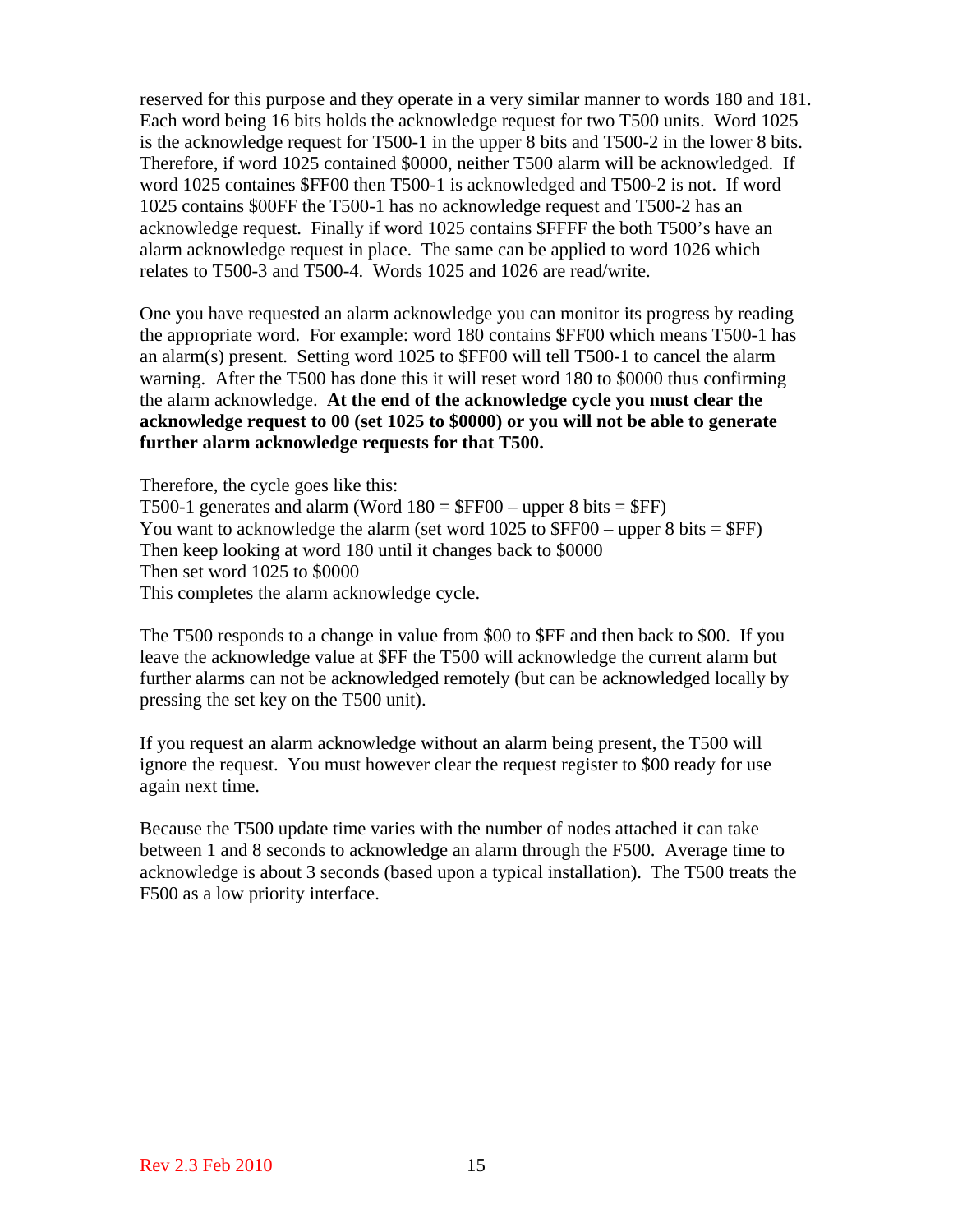## **CHECK LIST For problems after initial start-up**

- 1. Is there excessive interference on the electrical power supply? Power conditioners and surge (spike) suppressor may have to be fitted.
- 2. Has the wiring for the F500 and Fieldbus been routed away from power cables?
- 3. Is the F500 Elite circuit properly grounded?
- 4. Is the Micro-processor control unit overheating, if so mount the unit in a temperature-controlled environment of maximum temperature 113°F (45°C).
- 5. Check that high powered 'Walkie Talkie' radios are not operated immediately near the control unit or F500 as this will affect the performance.
- 6. Check that the communications/power cable is connected correctly and in accordance with DRG A,B,C and E.
- 7. Check that there is no exception status reported.
- 8. If the T500 units are not responding or are intermittent, check that the termination resistors are correctly fitted.

#### **CONTACT INFORMATION**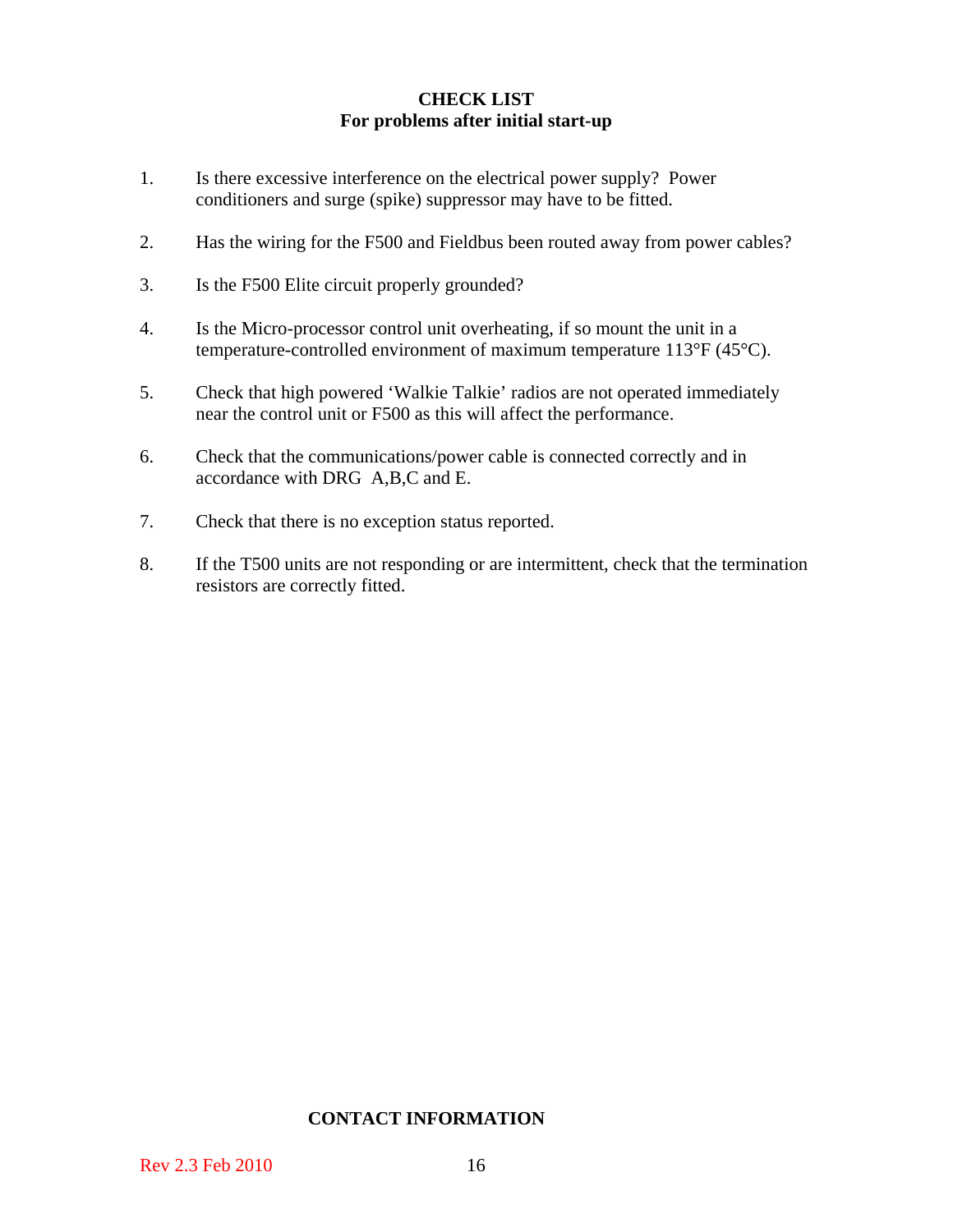

# $\frac{www.go4b.com}{US: +01309}$

US:  $+01\,309\,698\,5611$ <br>UK:  $+44\,(0)113\,246\,18$ UK: +44 (0)113 246 1800<br>F: +33 (0)3 22 42 32 36 F:  $+33 (0)3 22 42 32 36$ <br>D:  $+49 (0)700 224 2491$ +49 (0)700 224 2491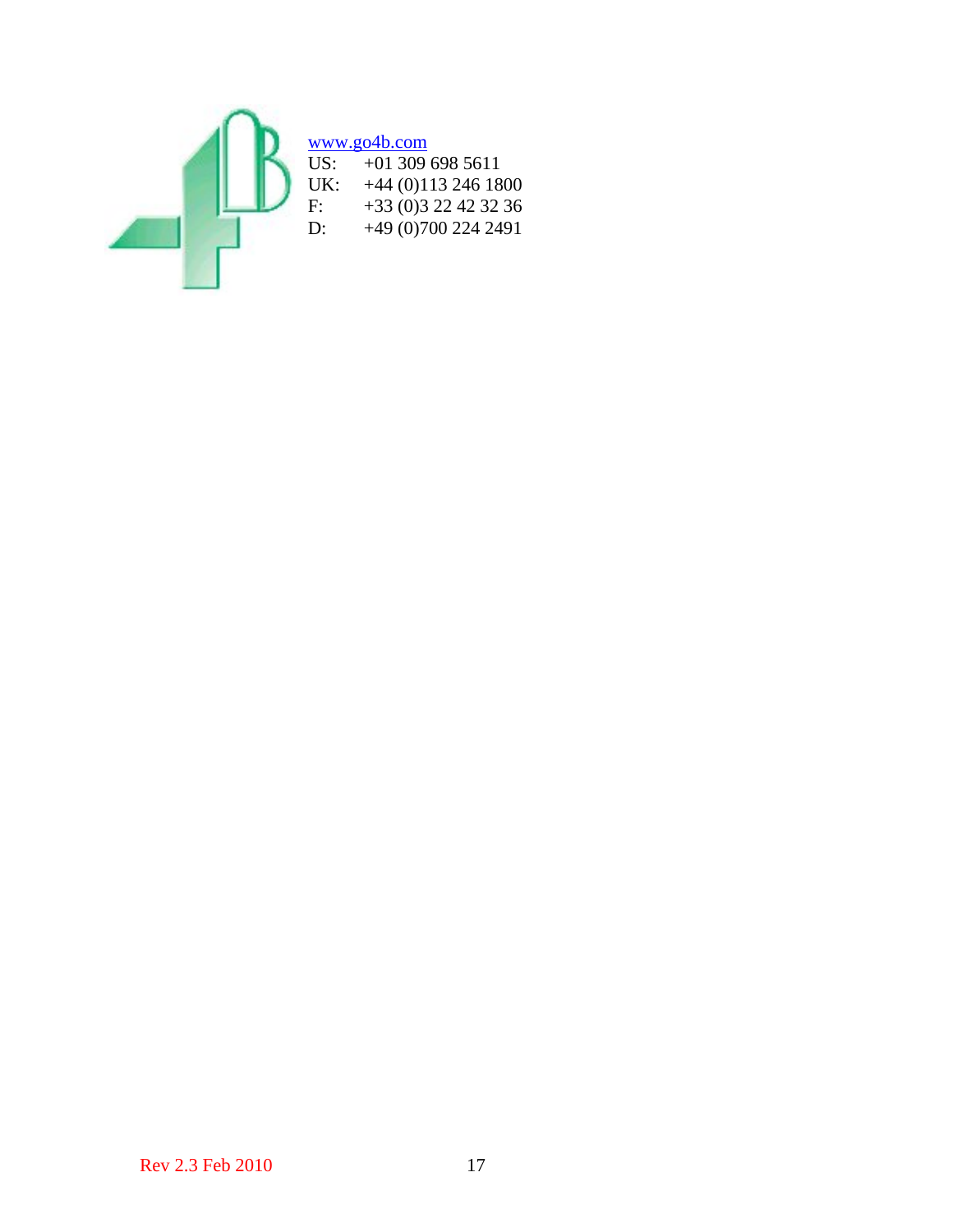

No Connection

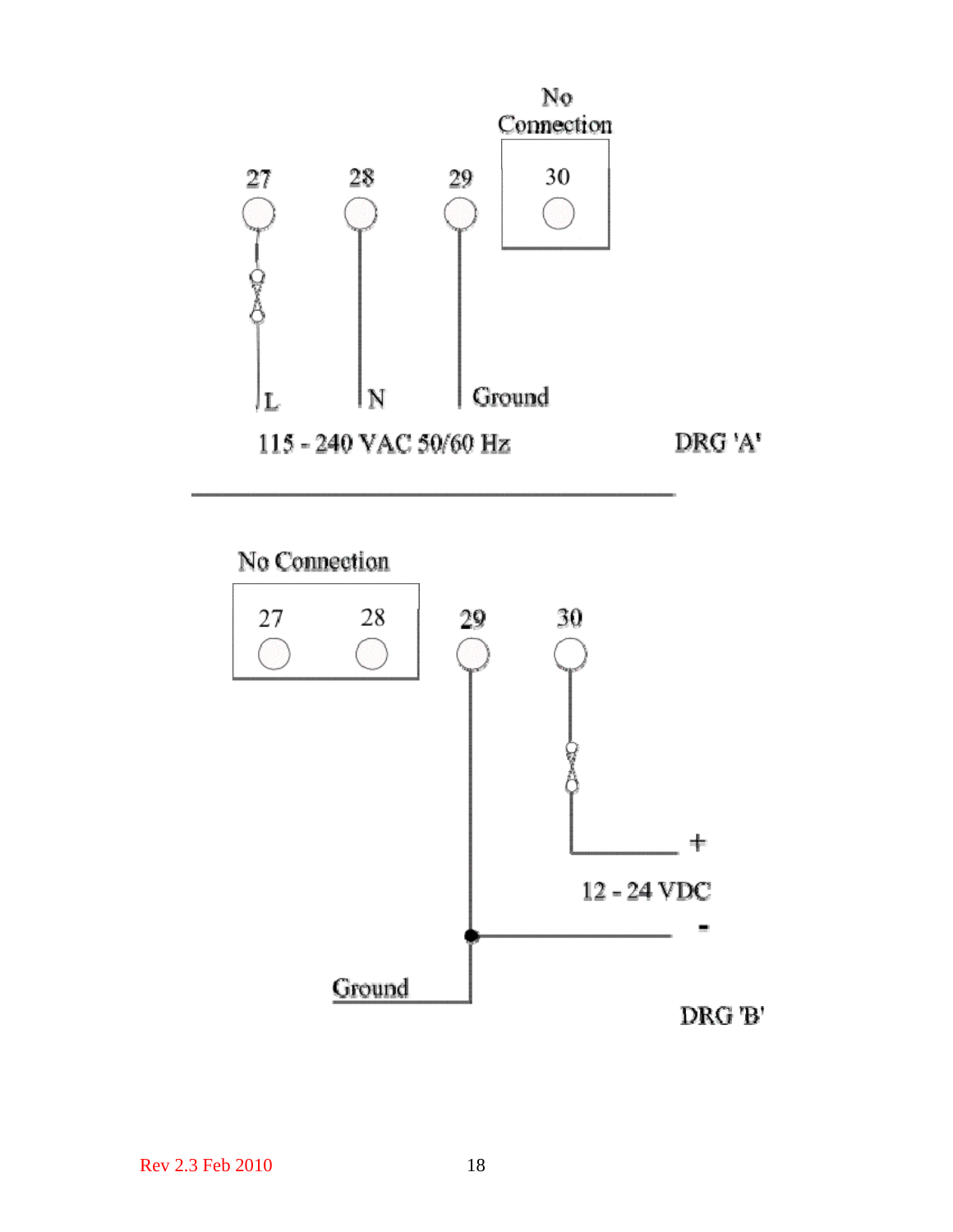

T500 Elite to F500 Elite Connection Diagram



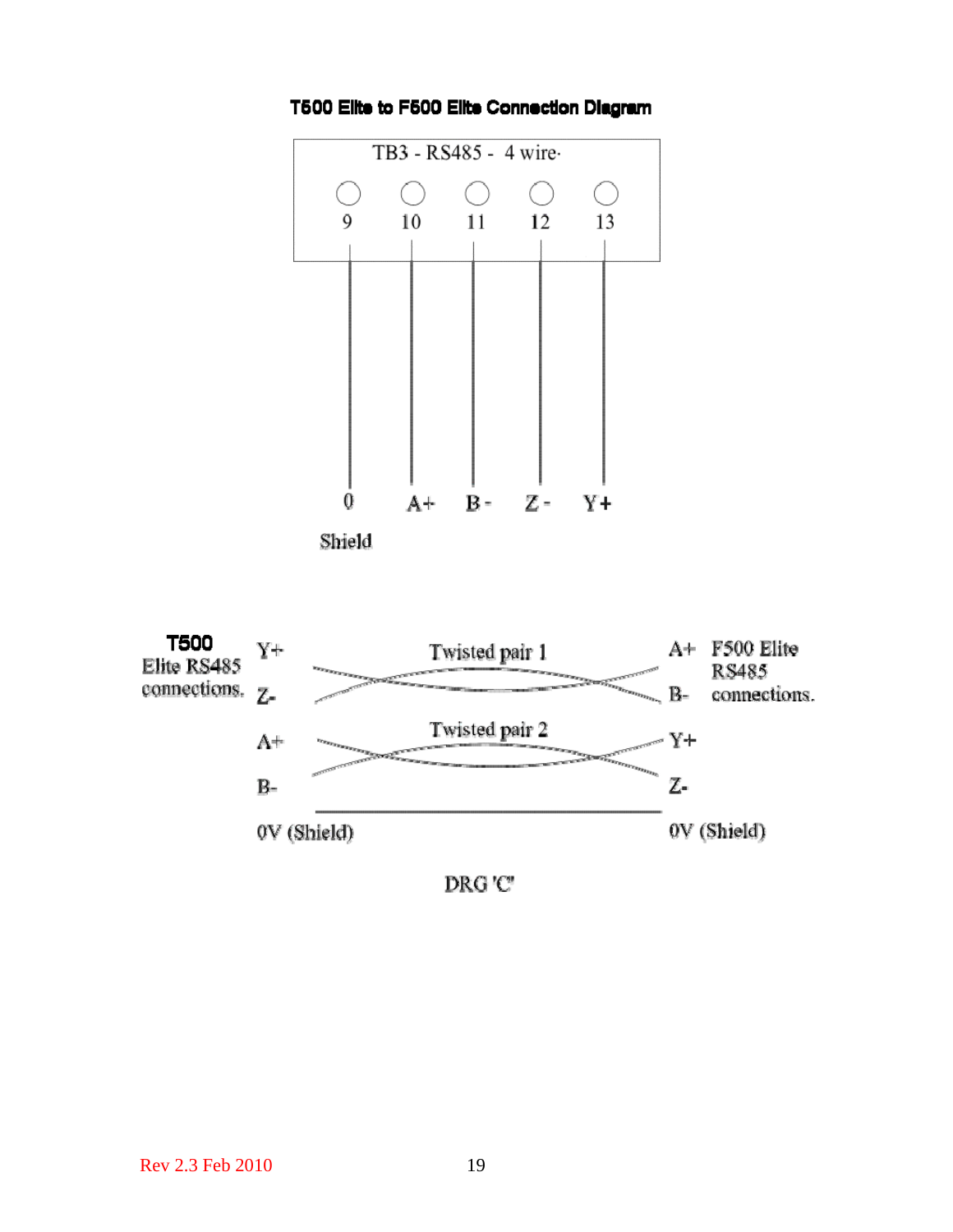

## General connection detail for the T500 Elite to F500 Elite



DRG 'E'

**Appendix 'A'**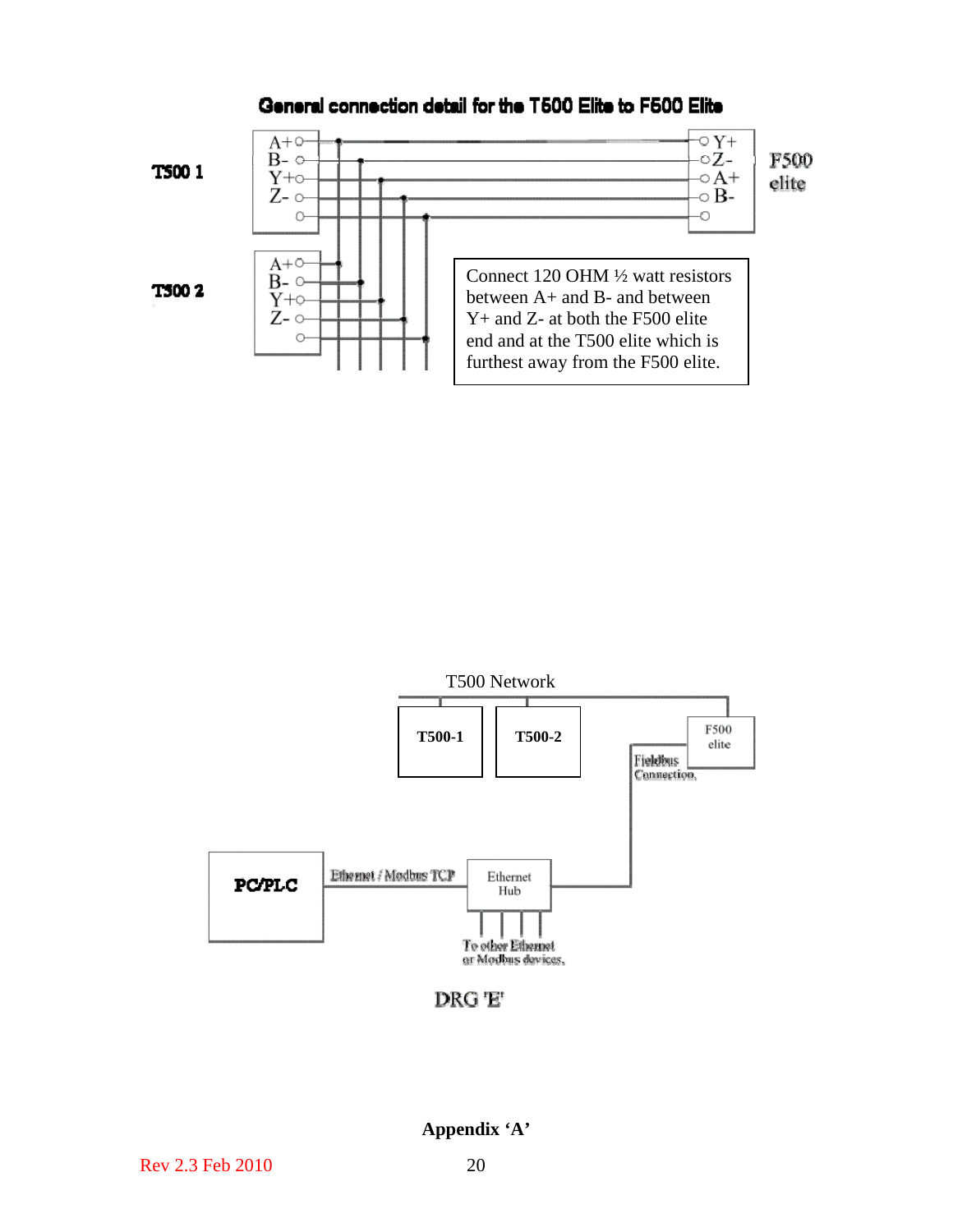The table below represents the settings for the Ethernet address switch as described on page 5. The F500 is supplied with a default IP address of 192.168.0.100. The last three numbers of the address can be changed to eliminate conflicts with existing IP address's already in use on your Ethernet system. The switches are numbered 1 to 8 left to right and switch 8 represents the lowest binary number. In the table below a '0' represents the switch in the OFF or UP position and a '1' represents the switch in the DOWN or ON position. The table is made up in the following format

#### ABC 12345678

Where ABC is the last part of the IP address 192.168.0.ABC and 12345678 represents the switch number from left to right.

| 001 | 00000001 | 033 | 00100001 | 065 | 01000001 | 097 | 01100001 |
|-----|----------|-----|----------|-----|----------|-----|----------|
| 002 | 00000010 | 034 | 00100010 | 066 | 01000010 | 098 | 01100010 |
| 003 | 00000011 | 035 | 00100011 | 067 | 01000011 | 099 | 01100011 |
| 004 | 00000100 | 036 | 00100100 | 068 | 01000100 | 100 | 01100100 |
| 005 | 00000101 | 037 | 00100101 | 069 | 01000101 | 101 | 01100101 |
| 006 | 00000110 | 038 | 00100110 | 070 | 01000110 | 102 | 01100110 |
| 007 | 00000111 | 039 | 00100111 | 071 | 01000111 | 103 | 01100111 |
| 008 | 00001000 | 040 | 00101000 | 072 | 01001000 | 104 | 01101000 |
| 009 | 00001001 | 041 | 00101001 | 073 | 01001001 | 105 | 01101001 |
| 010 | 00001010 | 042 | 00101010 | 074 | 01001010 | 106 | 01101010 |
| 011 | 00001011 | 043 | 00101011 | 075 | 01001011 | 107 | 01101011 |
| 012 | 00001100 | 044 | 00101100 | 076 | 01001100 | 108 | 01101100 |
| 013 | 00001101 | 045 | 00101101 | 077 | 01001101 | 109 | 01101101 |
| 014 | 00001110 | 046 | 00101110 | 078 | 01001110 | 110 | 01101110 |
| 015 | 00001111 | 047 | 00101111 | 079 | 01001111 | 111 | 01101111 |
| 016 | 00010000 | 048 | 00110000 | 080 | 01010000 | 112 | 01110000 |
| 017 | 00010001 | 049 | 00110001 | 081 | 01010001 | 113 | 01110001 |
| 018 | 00010010 | 050 | 00110010 | 082 | 01010010 | 114 | 01110010 |
| 019 | 00010011 | 051 | 00110011 | 083 | 01010011 | 115 | 01110011 |
| 020 | 00010100 | 052 | 00110100 | 084 | 01010100 | 116 | 01110100 |
| 021 | 00010101 | 053 | 00110101 | 085 | 01010101 | 117 | 01110101 |
| 022 | 00010110 | 054 | 00110110 | 086 | 01010110 | 118 | 01110110 |
| 023 | 00010111 | 055 | 00110111 | 087 | 01010111 | 119 | 01110111 |
| 024 | 00011000 | 056 | 00111000 | 088 | 01011000 | 120 | 01111000 |
| 025 | 00011001 | 057 | 00111001 | 089 | 01011001 | 121 | 01111001 |
| 026 | 00011010 | 058 | 00111010 | 090 | 01011010 | 122 | 01111010 |
| 027 | 00011011 | 059 | 00111011 | 091 | 01011011 | 123 | 01111011 |
| 028 | 00011100 | 060 | 00111100 | 092 | 01011100 | 124 | 01111100 |
| 029 | 00011101 | 061 | 00111101 | 093 | 01011101 | 125 | 01111101 |
| 030 | 00011110 | 062 | 00111110 | 094 | 01011110 | 126 | 01111110 |
| 031 | 00011111 | 063 | 00111111 | 095 | 01011111 | 127 | 01111111 |
| 032 | 00100000 | 064 | 01000000 | 096 | 01100000 | 128 | 10000000 |
|     |          |     |          |     |          |     |          |
| 129 | 10000001 | 161 | 10100001 | 193 | 11000001 | 225 | 11100001 |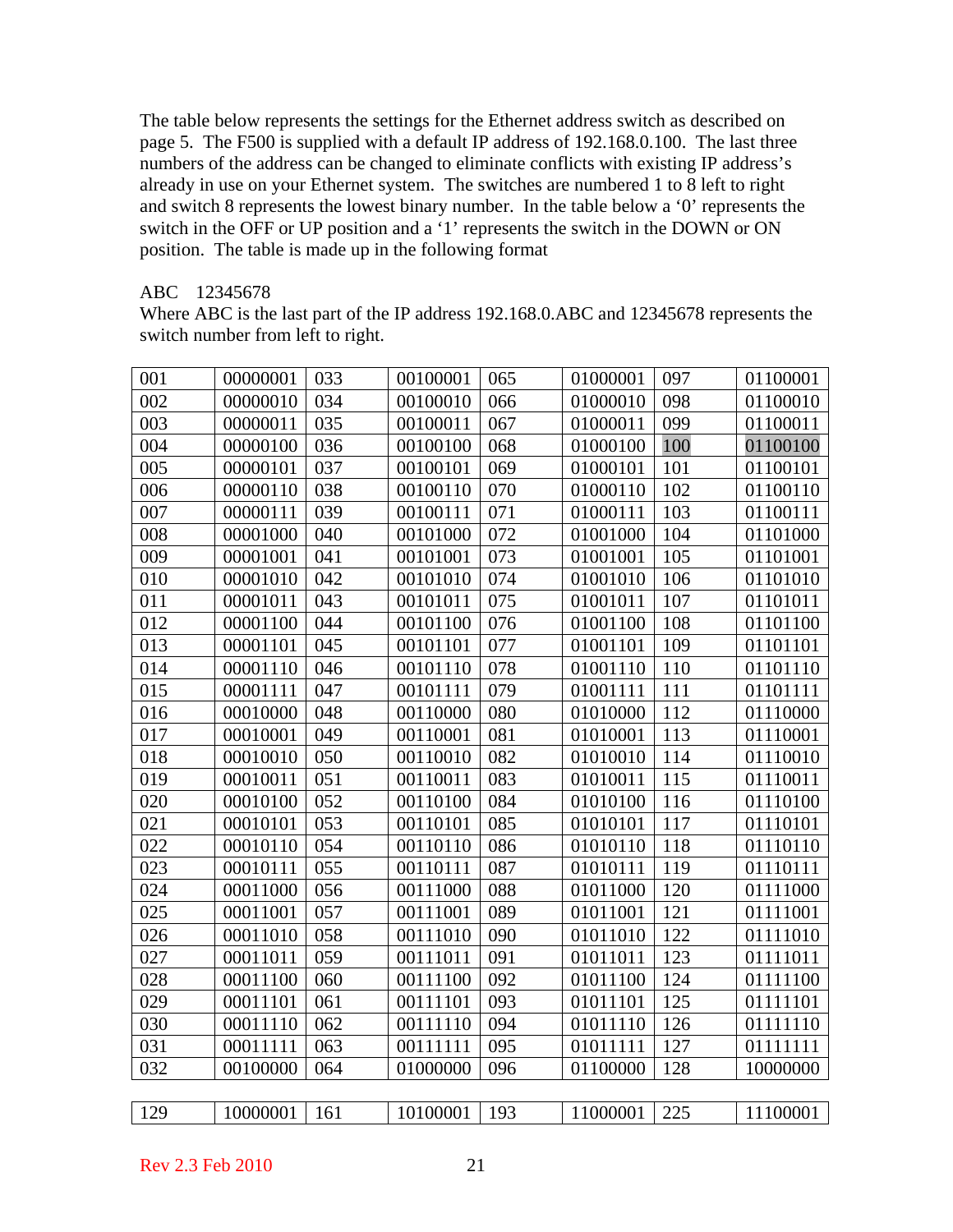| 130 | 10000010 | 162 | 10100010 | 194 | 11000010 | 226 | 11100010 |
|-----|----------|-----|----------|-----|----------|-----|----------|
| 131 | 10000011 | 163 | 10100011 | 195 | 11000011 | 227 | 11100011 |
| 132 | 10000100 | 164 | 10100100 | 196 | 11000100 | 228 | 11100100 |
| 133 | 10000101 | 165 | 10100101 | 197 | 11000101 | 229 | 11100101 |
| 134 | 10000110 | 166 | 10100110 | 198 | 11000110 | 230 | 11100110 |
| 135 | 10000111 | 167 | 10100111 | 199 | 11000111 | 231 | 11100111 |
| 136 | 10001000 | 168 | 10101000 | 200 | 11001000 | 232 | 11101000 |
| 137 | 10001001 | 169 | 10101001 | 201 | 11001001 | 233 | 11101001 |
| 138 | 10001010 | 170 | 10101010 | 202 | 11001010 | 234 | 11101010 |
| 139 | 10001011 | 171 | 10101011 | 203 | 11001011 | 235 | 11101011 |
| 140 | 10001100 | 172 | 10101100 | 204 | 11001100 | 236 | 11101100 |
| 141 | 10001101 | 173 | 10101101 | 205 | 11001101 | 237 | 11101101 |
| 142 | 10001110 | 174 | 10101110 | 206 | 11001110 | 238 | 11101110 |
| 143 | 10001111 | 175 | 10101111 | 207 | 11001111 | 239 | 11101111 |
| 144 | 10010000 | 176 | 10110000 | 208 | 11010000 | 240 | 11110000 |
| 145 | 10010001 | 177 | 10110001 | 209 | 11010001 | 241 | 11110001 |
| 146 | 10010010 | 178 | 10110010 | 210 | 11010010 | 242 | 11110010 |
| 147 | 10010011 | 179 | 10110011 | 211 | 11010011 | 243 | 11110011 |
| 148 | 10010100 | 180 | 10110100 | 212 | 11010100 | 244 | 11110100 |
| 149 | 10010101 | 181 | 10110101 | 213 | 11010101 | 245 | 11110101 |
| 150 | 10010110 | 182 | 10110110 | 214 | 11010110 | 246 | 11110110 |
| 151 | 10010111 | 183 | 10110111 | 215 | 11010111 | 247 | 11110111 |
| 152 | 10011000 | 184 | 10111000 | 216 | 11011000 | 248 | 11111000 |
| 153 | 10011001 | 185 | 10111001 | 217 | 11011001 | 249 | 11111001 |
| 154 | 10011010 | 186 | 10111010 | 218 | 11011010 | 250 | 11111010 |
| 155 | 10011011 | 187 | 10111011 | 219 | 11011011 | 251 | 11111011 |
| 156 | 10011100 | 188 | 10111100 | 220 | 11011100 | 252 | 11111100 |
| 157 | 10011101 | 189 | 10111101 | 221 | 11011101 | 253 | 11111101 |
| 158 | 10011110 | 190 | 10111110 | 222 | 11011110 | 254 | 11111110 |
| 159 | 10011111 | 191 | 10111111 | 223 | 11011111 | 255 | 11111111 |
| 160 | 10100000 | 192 | 11000000 | 224 | 11100000 |     |          |

The entry in the table above which has a grey background represents the default switch settings.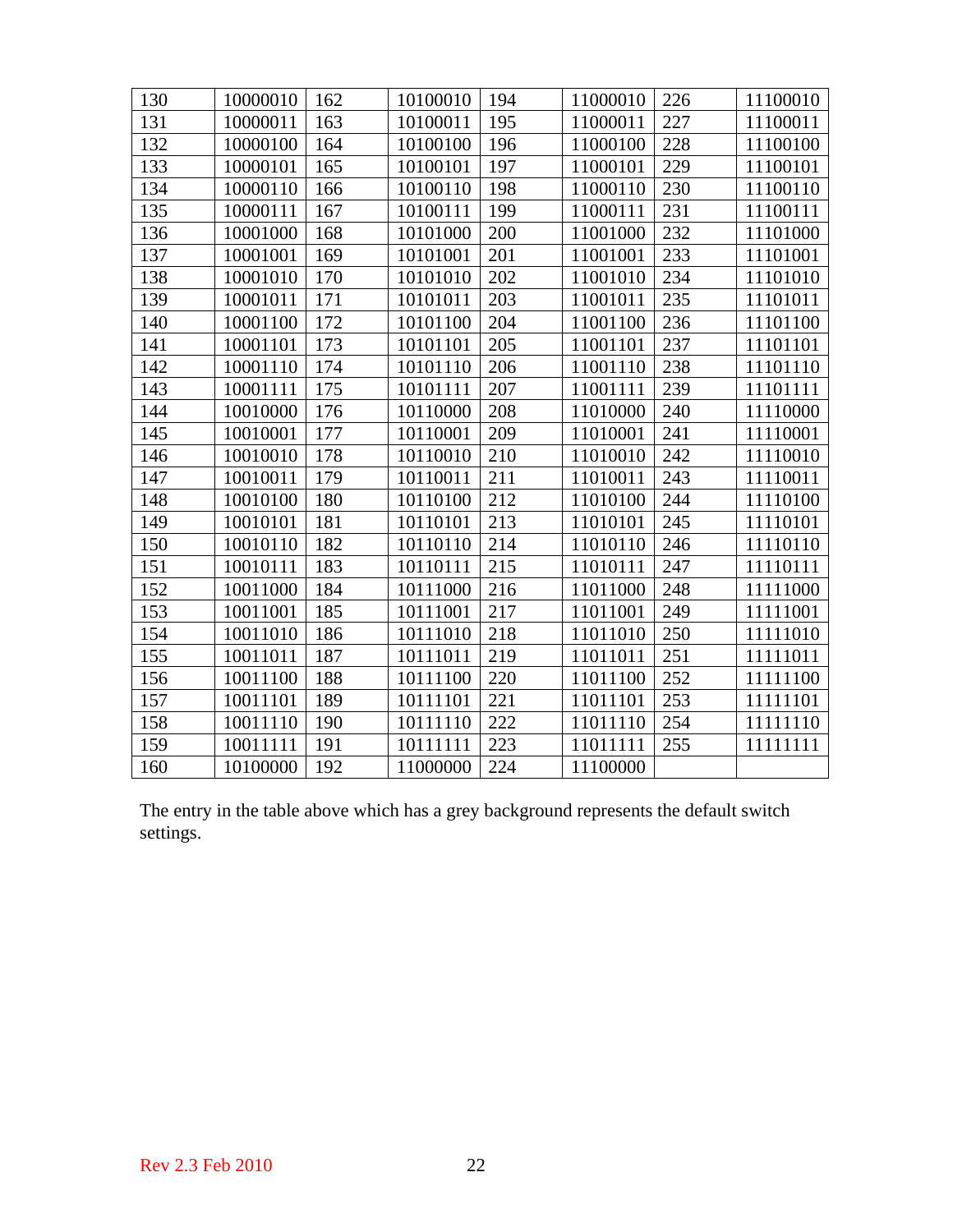## **Appendix 'B'**

The F500 Elite Ethernet interface is preconfigured to operate with an IP address of 192.168.0.100. This is acceptable in most instances. We recommend that you use static IP address allocation in order to minimize difficulty with address conflict. Please refer to your system supplier or maintenance department for details of how to add or change a static IP address for your Ethernet system.

Below is a method by which you can check/change the IP address of the F500 Ethernet module. Contact 4B (ww.go4b.com) and ask for a copy of the "AnyBus IPconfig" software. Install the software on your computer in the usual manner. Set the 8 switches located on the F500 Ethernet interface to the UP position (all OFF).

Connect the F500 and computer to an Ethernet hub or switch ( a switch is better). Run the software which will search for the F500 Ethernet module. Once found you will see something like this.

| <b>&amp; Anybus IPconfig</b> |                        |    |             |         |                    | - 0<br>×           |
|------------------------------|------------------------|----|-------------|---------|--------------------|--------------------|
| IP                           | SN                     | GW | <b>DHCP</b> | Version | Type               | <b>MAC</b>         |
| 10.0.0.87                    | 255.255.255.0 10.0.0.3 |    | NO          |         | 1.01.67 ETH/IP TCP | AB:78:34:F1:65:FA: |
|                              |                        |    |             |         |                    |                    |
|                              |                        |    |             |         |                    |                    |
|                              |                        |    |             |         |                    |                    |
|                              |                        |    |             |         |                    |                    |
|                              |                        |    |             |         |                    |                    |
|                              |                        |    |             |         |                    |                    |
|                              |                        |    |             |         |                    |                    |
|                              |                        |    |             |         |                    |                    |
|                              |                        |    |             |         |                    |                    |
|                              |                        |    |             |         |                    | Exit<br>Scan       |

The actual data may vary slightly according to your system. Once you get a response click on the text on the screen (for example, click the IP address 10.0.0.87). This will open a second window. This window allows you to change the settings for the Ethernet interface.

If you set the DHCP setting to 'YES', then the F500 will be assigned an IP address from your computer network if it supports DHCP. If you chose this option you will need to save the configuration changes, and then re-cycle power to the F500. The F500 will then obtain settings from your computer network and begin to operate. Click 'Scan' on the 'Anybus IPconfig' software to check the computer settings.

If your computer network doesn't support DHCP or if you want to assign a static IP address then set the DHCP setting to 'NO', and enter an IP address, a Sub Net Mask and a Gateway address.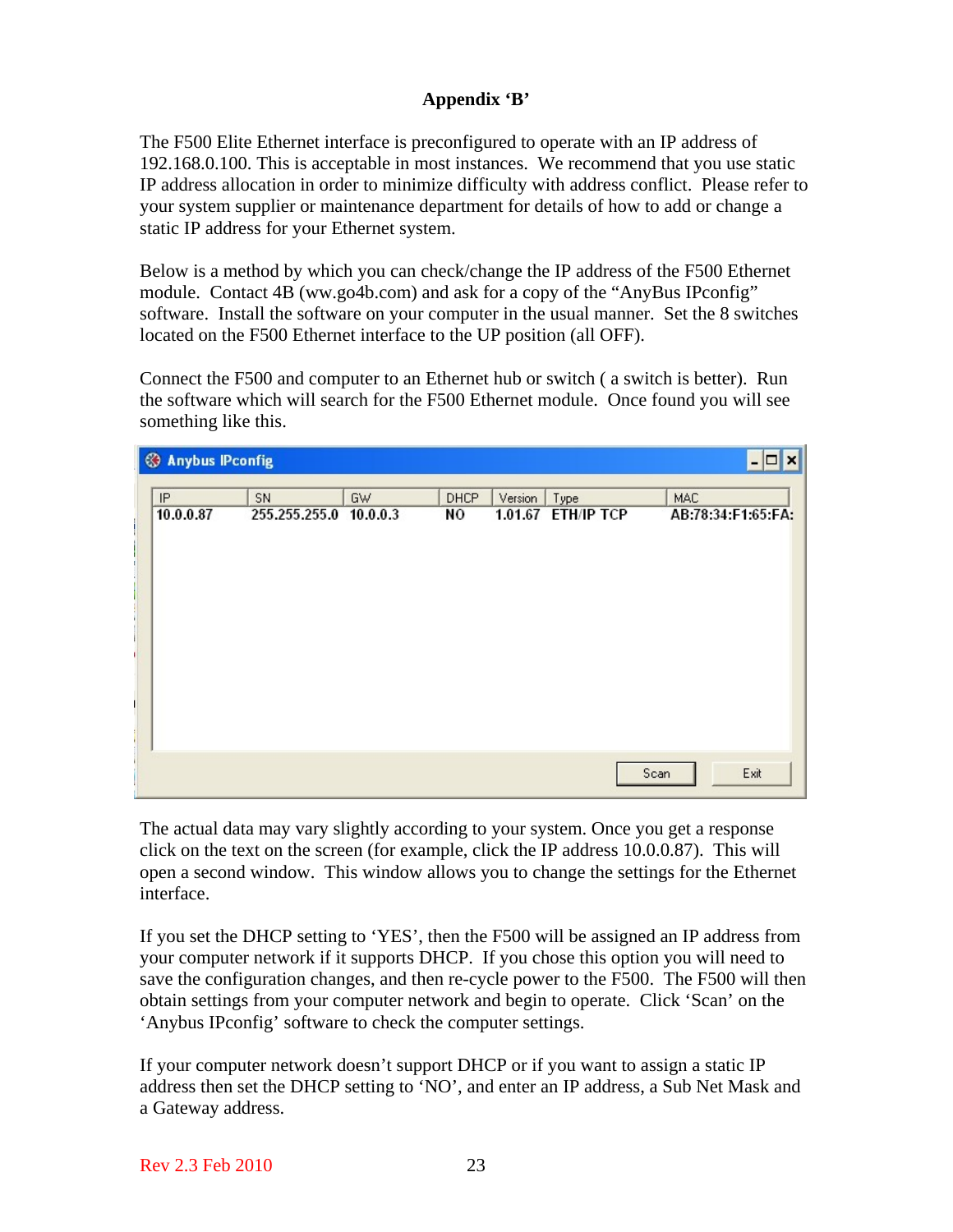Once you have made any changes click 'save' to make these changes permanent. Then click 'Scan' to update the information on the screen.

If you are setting everything manually then the F500 IP address must be in the same range as your computer. Therefore, if your computer has an IP address of 192.168.1.56 then the F500 IP address must be 192.168.1.###. The ### must be a number between 1 and 254 but not the same as your computer.

The Sub Net Mask is almost always 255.255.255.0 and the Gateway can be 0.0.0.0 or another number in your chosen IP range (eg. 192.168.1.1).

These settings are important so if you are in doubt, ask your IT department for help with the settings or contact 4B service support and they will be able to help.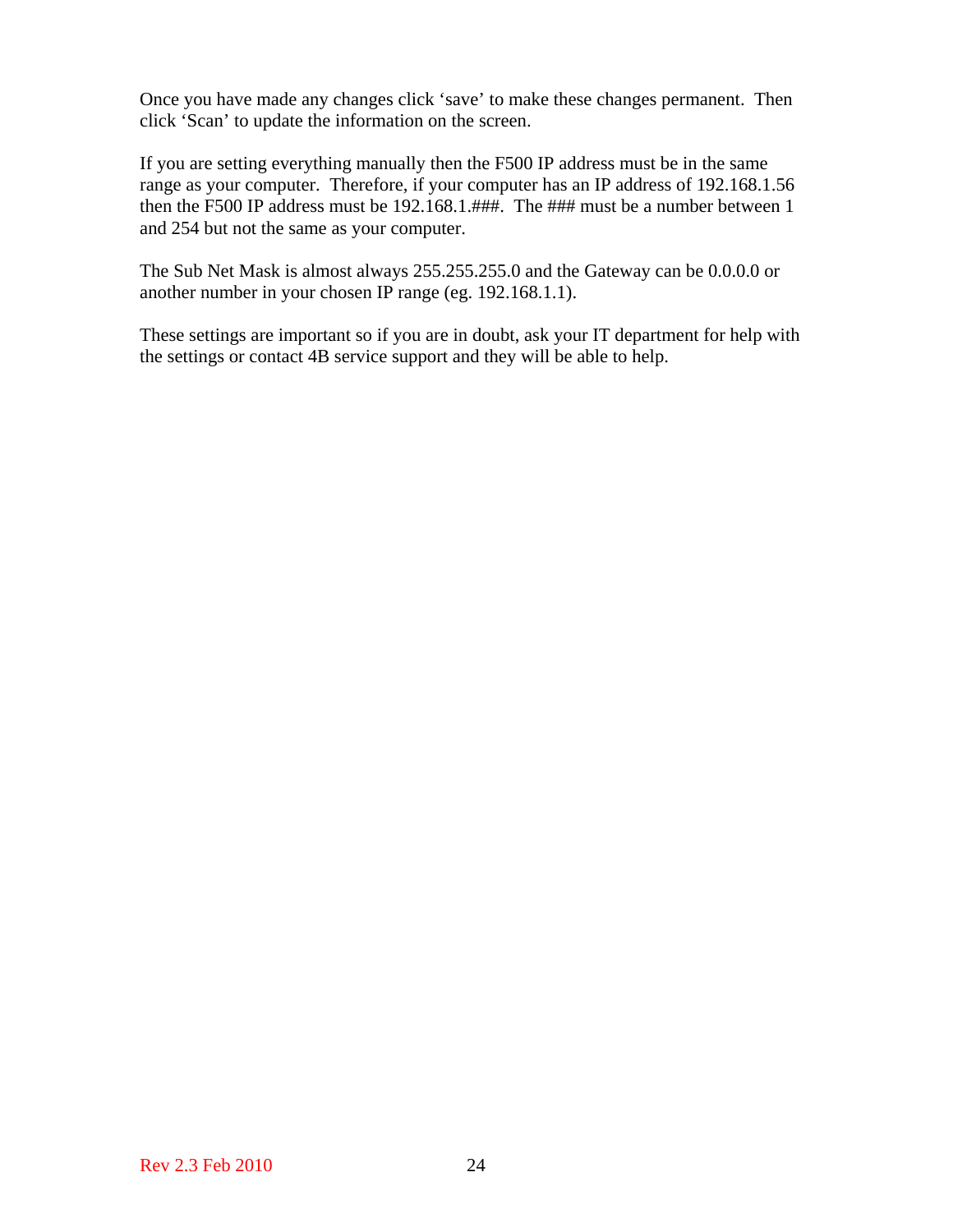## **Appendix 'C'**

Because of the design limitations the temperatures measured by the T500/F500 system are in a coded hexadecimal format. It is therefore necessary to apply some conversion to the number in order to extract the actual temperature. Once extracted, the temperature is in  ${}^{\circ}C$  so if you require the temperature to be in  ${}^{\circ}F$ , further conversion will be required.

The temperature sensors are capable of measuring between -31 $^{\circ}$ C and +110 $^{\circ}$ C (-23 $^{\circ}$ F and +230°F). Because negative numbers cannot be directly represented in the T500/F500 then some form of coding is needed. Therefore the following rules apply.

Convert the number from Hexadecimal to Decimal (see the following pages for help with this).

If the measured temperature is between  $0^{\circ}$ C and  $+110^{\circ}$ C (all positive numbers) then the value represents the actual temperature. E.g. Decimal 58 means 58°C.

If the measured temperature is between  $-0^{\circ}$ C and  $-31^{\circ}$ C (all negative numbers) then the value read represents the negative temperature  $+127$ . Therefore, numbers between 127 and 158 are used to represent  $-0$ °C to  $-31$ °C. To get the negative number, first convert the hexadecimal number to decimal. Then, if the number is between 127 and 158 simply subtract 127 taking the remainder as a negative value.

#### E.g.

If the value is 143, then subtract 127 (143-127 = 16) leaving a temperature of -16<sup>o</sup>C If the value is 127, then subtract 127 (127-127 = 0) leaving a temperature of  $-0^{\circ}$ C If the value is 128, then subtract 127 (128-127 = 1) leaving a temperature of  $-1^{\circ}C$ If the value is 158, then subtract 127 (158-127 = 31) leaving a temperature of -31<sup>o</sup>C

Values between 111 and 126 and above 158 are reserved for representing other conditions (see page 12) and should not be treated as a temperature.

As the temperatures are in  ${}^{\circ}C$  it may be necessary to convert the value to  ${}^{\circ}F$ Calculate the temperature value complete with sign and call it  $T^{\circ}C$ , therefore  $T^{\circ}F = (T^{\circ}C * 1.8) + 32$  or  $T^{\circ}F = (9/5) * T^{\circ}C + 32$ 

E.g. If  $T^{\circ}C = 20^{\circ}C$  then  $T^{\circ}F = (20 * 1.8) + 32 = 68^{\circ}F$ If  $T^{\circ}C = -20^{\circ}C$  then  $T^{\circ}F = (-20 * 1.8) + 32 = -4^{\circ}F$ 

Further conversions will be necessary to convert to °Kelvin or °Rankine.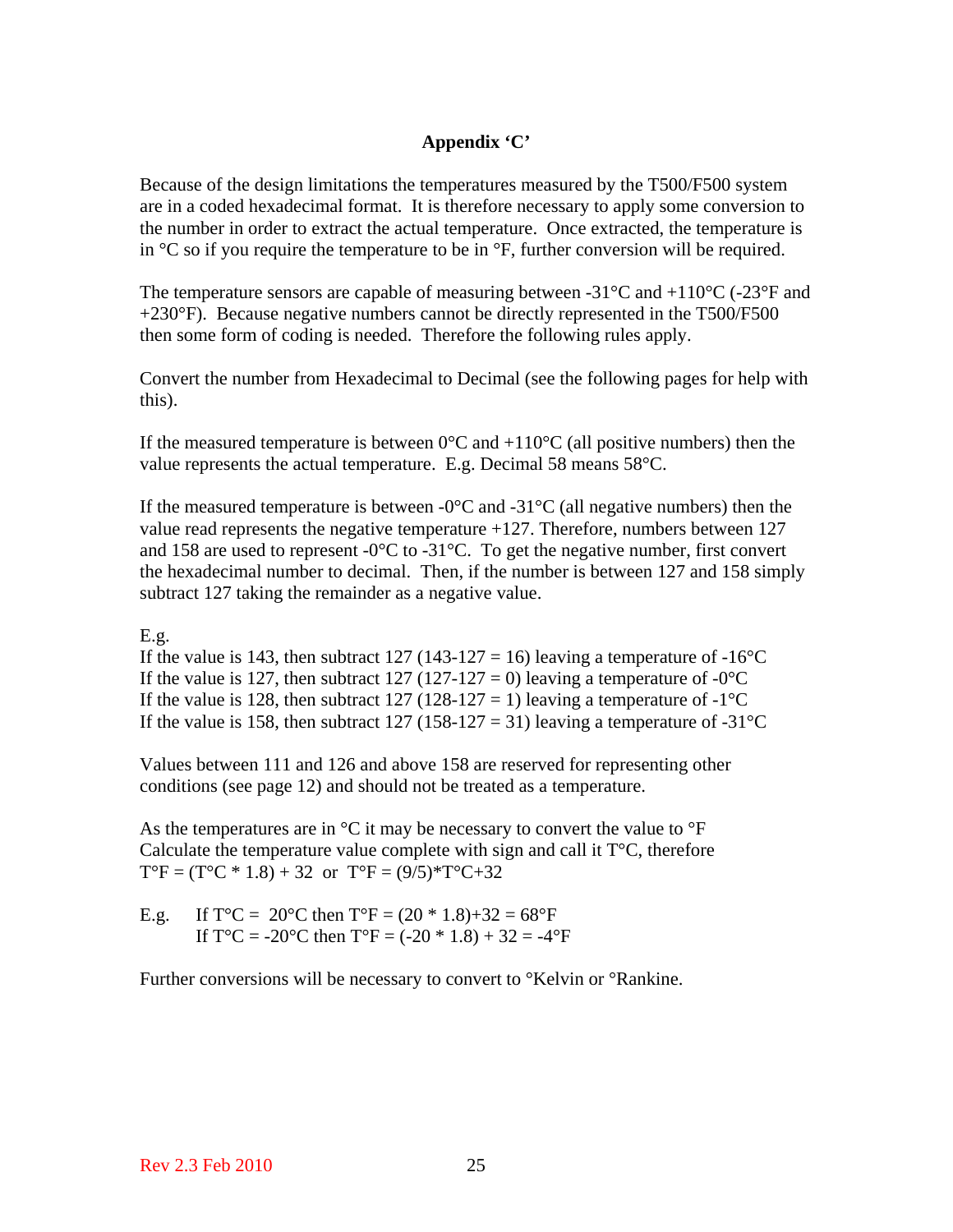## **Hexadecimal to Decimal Conversion.**

**Hexadecimal is base 16.** 

**Base 16 is where the 'numbers' you can use are zero through to the letter F (0123456789ABCDEF). i.e. the decimal value for '1' is represented in hexadecimal as '1' but the hexadecimal value of '15' (decimal) is shown as 'F' (hexadecimal) and the value of '17' (decimal) is '11' in Hexadecimal.**

|                |                | <b>Decimal Hex Decimal Hex Decimal Hex</b> |                |      |     |
|----------------|----------------|--------------------------------------------|----------------|------|-----|
| 1              | 1              | 11                                         | B              | 30   | 1E  |
| $\overline{2}$ | $\overline{c}$ | 12                                         | $\overline{C}$ | 40   | 28  |
| 3              | 3              | 13                                         | D              | 50   | 32  |
| 4              | 4              | 14                                         | E              | 60   | 3C  |
| 5              | 5              | 15                                         | F              | 70   | 46  |
| 6              | 6              | 16                                         | 10             | 80   | 50  |
| $\overline{7}$ | 7              | 17                                         | 11             | 90   | 5A  |
| 8              | 8              | 18                                         | 12             | 100  | 64  |
| 9              | 9              | 19                                         | 13             | 500  | 1F4 |
| 10             | A              | 20                                         | 14             | 1000 | 3E8 |

|      | $16^{2}$   $16^{2}$   $16^{2}$   $16^{2}$ |    |  |
|------|-------------------------------------------|----|--|
| 4096 | - 256                                     | 16 |  |

Example 1: Hex 3E8

| Example 1: Hex 3E8 | $\begin{matrix} 0 & 3 & F \end{matrix}$ |              |  | $0 + (3*256) + (14*16) +8 = 1000$ decimal |
|--------------------|-----------------------------------------|--------------|--|-------------------------------------------|
| Eaxmple 2: Hex 5A  | $\mathbf{a}$                            | $\sqrt{0}$ 5 |  | $0 + 0 + (5*16) + (1*10) = 90$ decimal    |